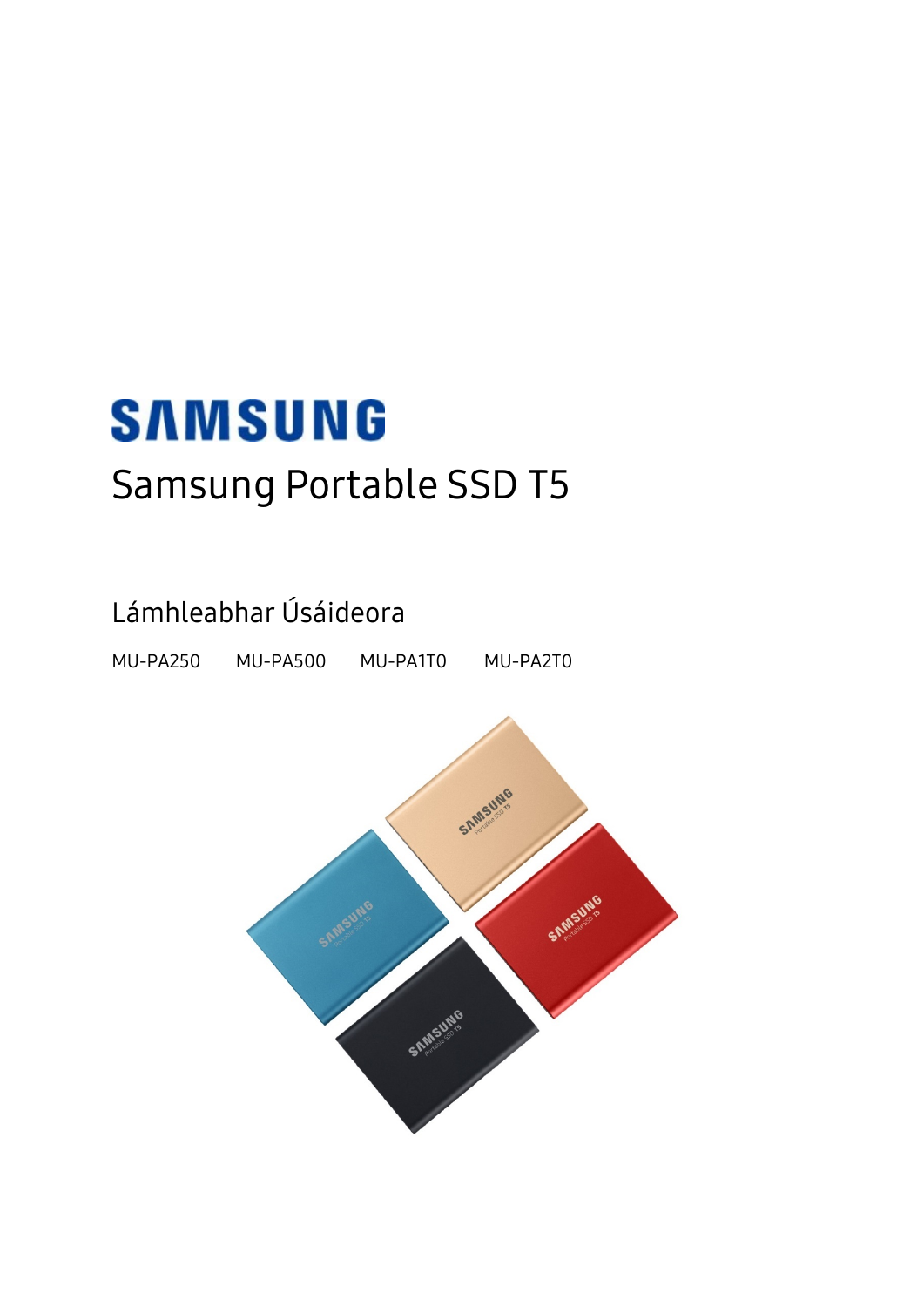# MIONSONRAÍ DI Í

#### SÉANADH DLÍTHIÚIL

#### COIMEÁDANN SAMSUNG ELECTRONICS AN CEART CHUN TÁIRGÍ, FAISNÉIS AGUS SONRAÍOCHTAÍ A ATHRÚ GAN FHÓGRA.

Is chun críoch tagartha amháin iad na táirgí agus na sonraíochtaí a phléitear anseo. Is féidir gach faisnéis a phléitear anseo a athrú gan fhógra, agus is ar an mbunús "IS AMHLAIDH" a thugtar í, gan aon bharántaí d'aon chineál. Is le Samsung Electronics amháin agus go heisiach í an mhaoin a fhaightear sa cháipéis seo agus gach faisnéis a phléitear anseo. Ní ghéilleann páirtí amháin aon cheadúnas d'aon phaitinn, cóipcheart, mascobair, trádmharc ná aon cheart maoine intleachtúla eile don pháirtí eile leis an gcáipéis seo, trí impleacht, urbhaic nó trí mhodh éigin eile. Níl táirgí Samsung ceaptha lena n-úsáid i bhfeidhmeanna tacaíochta beatha, cúraim chriticiúil, míochaine, trealaimh shábháilteachta, nó feidhmeanna comhchosúla, i gcás go bhféadfaí cailliúint beatha nó díobháil cholanda a bheith mar thoradh ar chliseadh táirge, nó i bhfeidhm mhíleata nó cosanta ar bith, nó i soláthar poiblí ar bith lena mbainfeadh téarmaí nó forálacha speisialta. Chun nuashonruithe nó faisnéis bhreise a fháil faoi tháirgí Samsung, déan teagmháil leis an oifig Samsung is cóngaraí duit [\(www.samsung.com/portable-ssd](http://www.samsung.com/portable-ssd) agus [www.samsung.com/support\)](http://www.samsung.com/support). Is lena núinéirí féin faoi seach gach ainm branda, trádmharc agus trádmharc cláraithe.

Cóipcheart, 2019 Samsung Electronics Co., Ltd. Gach ceart ar cosaint.

#### CÓIPCHEART © 2019

Tá cóipcheart ag Samsung Electronics ar an ábhar seo. Tá dianchosc ar atáirgeadh, úsáid nó nochtadh neamhúdaraithe ar bith den ábhar seo, nó de chuid ar bith de, agus is sárú é faoin dlí um chóipcheart.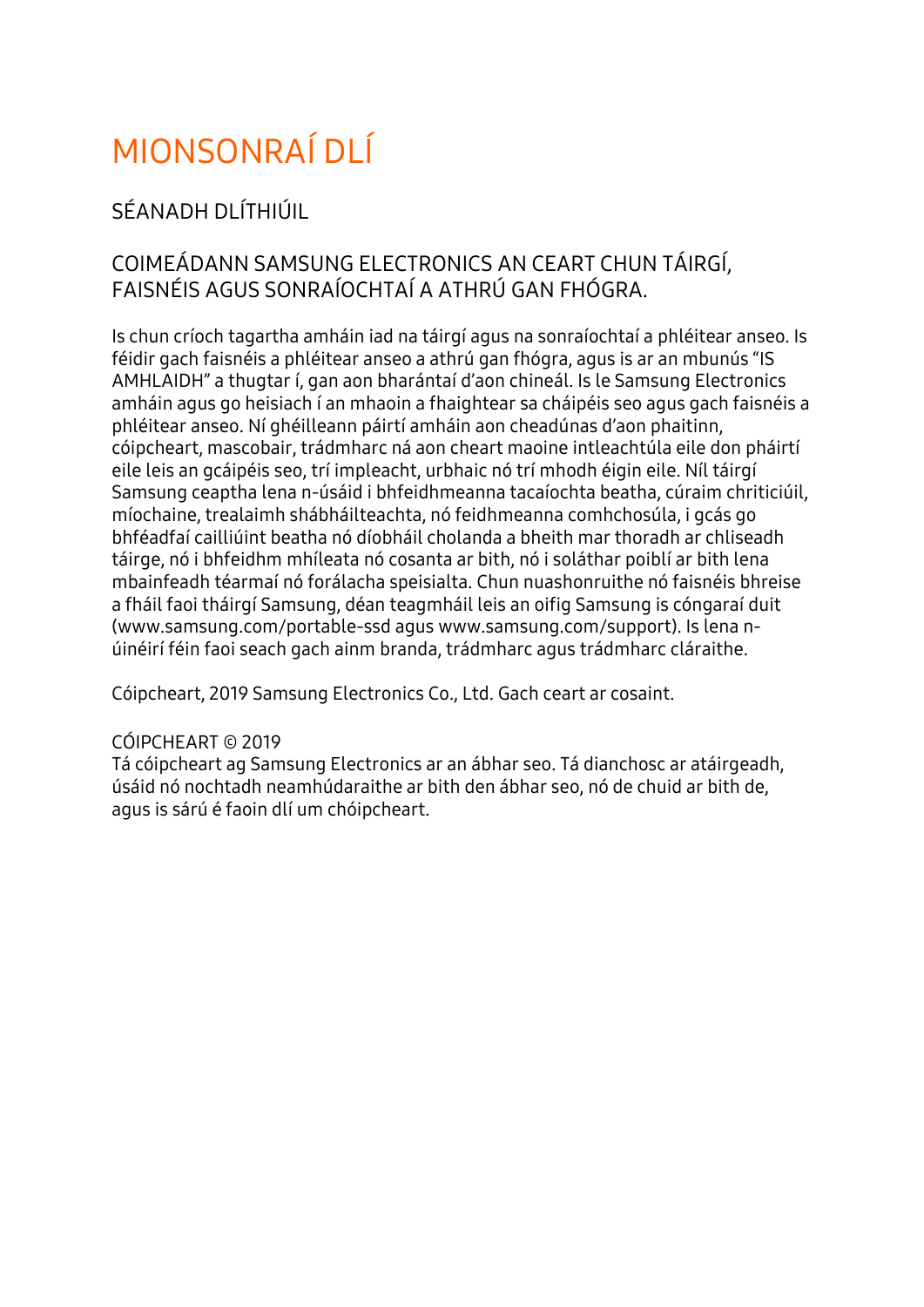# Samsung Portable SSD T5

## Lámhleabhar Úsáideora

## Clár na nÁbhar

| Comhlíonadh Caighdeán Sábháilteachta agus Ceangail le Gléasanna Creidiúnaithe 19 |  |
|----------------------------------------------------------------------------------|--|
|                                                                                  |  |
|                                                                                  |  |
|                                                                                  |  |
|                                                                                  |  |
|                                                                                  |  |
|                                                                                  |  |
|                                                                                  |  |
|                                                                                  |  |
|                                                                                  |  |
|                                                                                  |  |
|                                                                                  |  |
|                                                                                  |  |
|                                                                                  |  |
|                                                                                  |  |
|                                                                                  |  |
|                                                                                  |  |
|                                                                                  |  |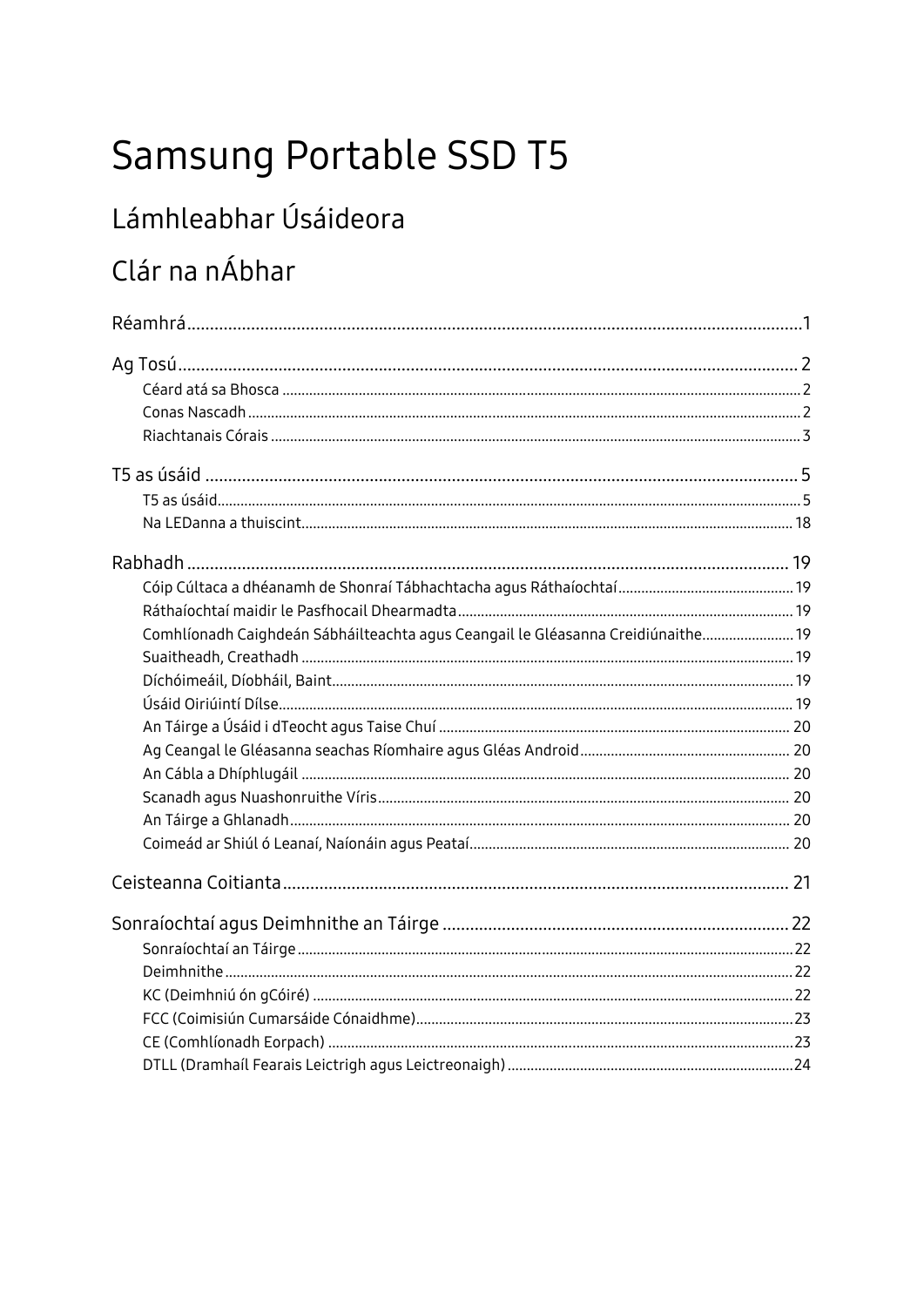## <span id="page-3-0"></span>Réamhrá

Is é Samsung Portable SSD T5 an nuálaíocht is déanaí i stóráil sheachtrach a thugann luasanna iontacha, agus fachtóir foirme snasta agus láidir, cosaint shlán sonraí agus solúbacht ilghléasanna duit. Eispéireas úrnua ar fad atá ann le haghaidh do riachtanas stórála sonraí, bídís gairmiúil nó pearsanta.

#### Luas faoi threoir Tionscail

Rinne Samsung, ceannródaí domhanda i dteicneolaíocht na cuimhne, ceannródaíocht ar Samsung Portable SSD T5 tapa, agus chuir siad athrú ó bhun air, ag tabhairt luasanna suas le 540 MB anois.

### Stóráil Sheachtrach Shnasta agus Láidir

Tagann an Samsung Portable SSD T5 atá éadrom agus beag bídeach le taobh amuigh alúmanaim turraingdhíonach, agus tá sé éasca suas le 2TB de shonraí a rochtain áit ar bith leis. Is féidir lena fhráma inmheánach turraingfhriotaíoch braonta suas le dhá mhéadar (6.6 troigh)\* a tharlaíonn de thimpiste a sheasamh.

### Seasmhach agus Áisiúil

Le Samsung Portable SSD T5 is féidir le húsáideoirí sonraí a stóráil, a rochtain agus a aistriú go héasca agus go sábháilte ar fud ilchórais agus ilghléasanna Oibriúcháin le bogearraí cosanta Pasfhocail bunaithe ar criptiú crua-earraí 256-ghiotán AES. Tagann Samsung Portable SSD T5 leis an bport USB de Chineál C is déanaí agus dhá chineál cábla nasctha (USB Chineál C go C agus USB Chineál C go A), rud a dhéanann éascú le húsáid é.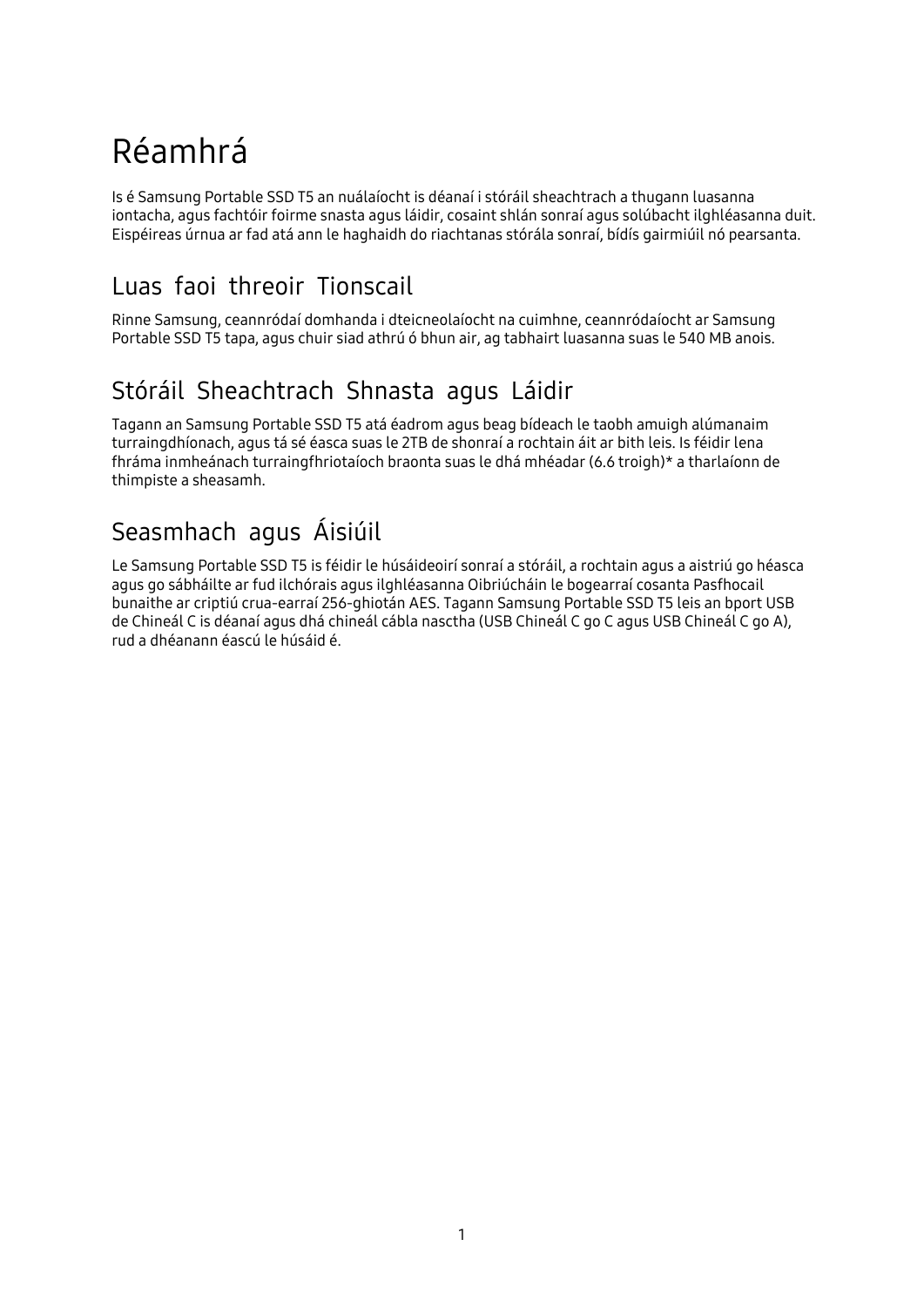## <span id="page-4-0"></span>Ag Tosú

Sula n-úsáideann tú Samsung Portable SSD T5 (ar a dtugtar "T5") léigh an Lámhleabhar an Úsáideora seo go mion ionas go mbeidh a fhios agat conas an táirge a úsáid ar bhealach cuí sábháilte.

### <span id="page-4-1"></span>Céard atá sa Bhosca

- Portable SSD T5
- USB 3.1 cábla USB C go A
- USB 3.1 cábla USB C go C
- Treoir Mearthosaithe/Ráiteas Baránta



#### <span id="page-4-2"></span>Conas Nascadh

Roghnaigh an cábla atá comhoiriúnach le do ghléas. Naisc taobh amháin den chábla leis an ngléas agus an taobh eile leis an T5.



Cábla C go C Cabla C go A

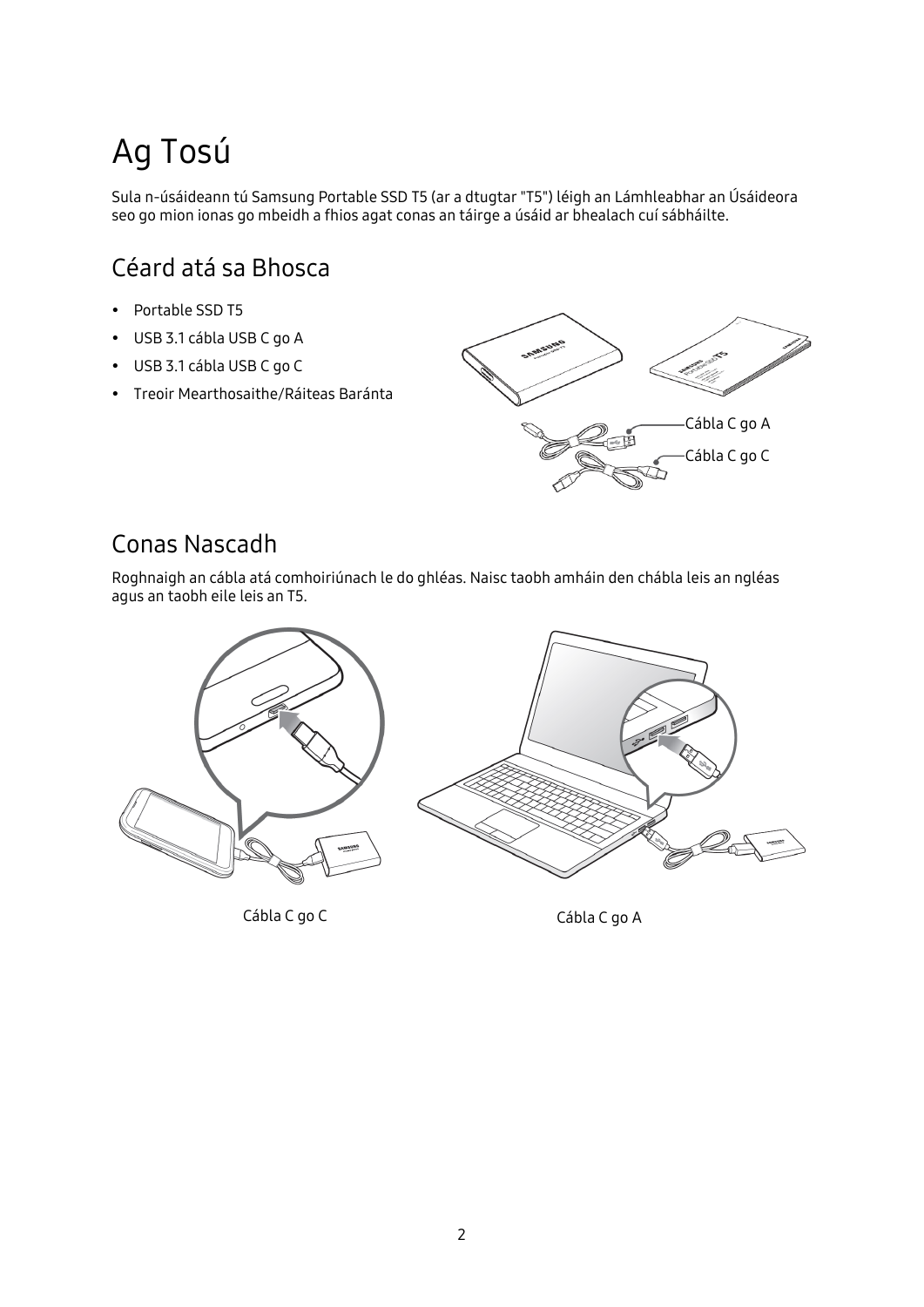#### <span id="page-5-0"></span>Riachtanais Córais

1. Tacaíocht Comhéadain USB 3.1 Glúin 2 (10 Gbps) nó USB 3.1 Glúin 1 (5 Gbps)

Is caighdeán comhéadain ionchuir/aschuir é USB (Bus Uilíoch Srathach) chun gléasanna éagsúla a cheangal. Bíonn luas aistrithe sonraí T5 optamach le USB 3 (USB 3.1 Glúin 2 agus USB 3.1 Glúin 1, ar a dtugtar le chéile "USB 3"), agus d'fhéadfadh úsáid leaganacha níos ísle amhail USB 2.0 agus 1.1 a bheith ina cúis le feidhmíocht níos ísle de bharr srianta a bhaineann le leaganacha níos ísle dá leithéid.

D'fhéadfadh leibhéil éagsúla \*feidhmíochta a bheith i gceist ag brath ar chóras an úsáideora a bhfuil T5 nasctha leis. Fiú agus naisc USB 3.0 á n-úsáid, b'fhéidir nach bhfeidhmeodh T5 rómhaith mura dtacaíonn do chóras le USAP (Prótacal SCSI USB-cheangailte). Cinntigh go dtacaíonn do chóras le UASP.

2. Córais Oibriúcháin a Mholtar chun Bogearraí Slándála a Úsáid

Chun leas a bhaint bogearraí slándála do T5, molaimid an córas oibriúcháin ("OS") a chomhlíonann na ceanglais seo a leanas:

- Windows OS: Windows 7 nó leagan níos déanaí
- Mac OS: Mac OS X 10.9 nó leagan níos déanaí
- Android: Android KitKat (leag. 4.4) nó leagan níos déanaí
- 3. Formáidí Comhaid

Tá T5 réamhfhormáidithe isteach ag baint úsáid as an gcóras comhaid exFAT atá tacaithe ag córais oibriúcháin Windows OS, Mac OS, agus Android. Braithfidh cibé ar féidir sonraí atá formáidithe ina bhformáid áirithe a léamh nó a scríobh ar do ríomhaire ar an OS, faoi mar atá sainithe sa tábla thíos. Má úsáideann tú T5 ar OS amháin, moltar duit an T5 a fhormáidiú de réir na formáide cuí comhaid le haghaidh an OS sin. (e.g.) Srianta léimh/scríofa le haghaidh córais chomhaid a bhaineann le gach córas oibriúcháin

| Formáidí Comhaid | Windows OS               | Mac OS                   |
|------------------|--------------------------|--------------------------|
| exFAT            | Léamh agus scríobh araon | Léamh agus scríobh araon |
| <b>NTFS</b>      | Léamh agus scríobh araon | Inléite amháin           |
| <b>HFS</b>       | Neamh-inaitheanta        | Léamh agus scríobh araon |

\* Nuair a úsáidtear exFAT thar chórais éagsúla oibriúcháin, d'fhéadfadh scríobh sonraí a bheith glasáilte agus seans nach bhféadfaidh tú ach sonraí a léamh. Má thagann tú ar fhadhb dá leithéid, féadfaidh tú rochtain chun scríofa a athchur ach na treoracha thíos a leanúint.

- Mac OS: Ceangail T5 le do Mac arís, agus feidhmigh Díchur.
- Windows OS: Nuair a phreabann an fógra aníos ag léiriú go bhfuil rochtain scríofa díchumasaithe, cliceáil ar "Scan agus deisigh" chun Seiceáil an Diosca a dhéanamh (CHKDSK). Más amhlaidh gur dhún tú an fógra gan Seiceáil Diosca a dhéanamh, is féidir leat é a dhéanamh tríd an tiomántán a roghnú → Deaschliceáil → Airíonna → Uirlisí → cliceáil ar Seiceáil.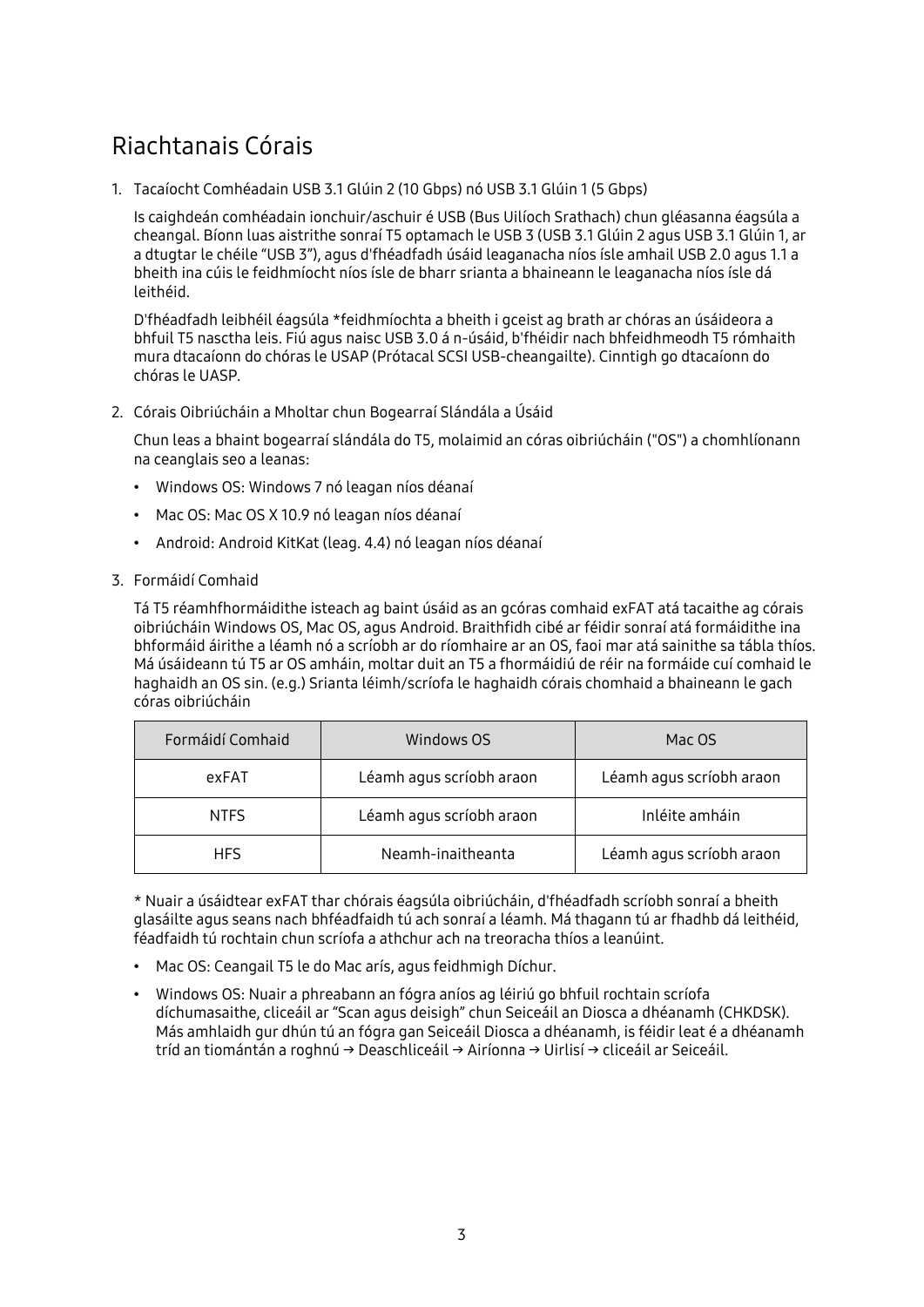4. Toilleadh an T5 a Thaispeántar ar an gCóras

D'fhéadfadh an toilleadh a thuairiscíonn an córas lena bhfuil T5 nasctha a bheith éagsúil ón gcumas lipéadaithe, mar gheall ar an difríocht idir na córais dheachúlacha agus dhénártha tomhais agus fachtóirí eile lena n-áirítear deighilt agus blocáil an tiomántáin.

\* e.g.: Windows OS: 1 GB = 1024MB, Mac OS: 1GB = 1000MB

Úsáideann toilleadh lipéadaithe córas deachúlach agus tá sé inathraithe mar atá thíos:

1 GB=1,000,000,000 giotán, 1 TB=1,000,000,000,000 giotán

D'fhéadfadh do ríomhaire toilleadh níos ísle a léiriú mar gheall go bhfuiltear ag úsáid caighdeán tomhais difriúil.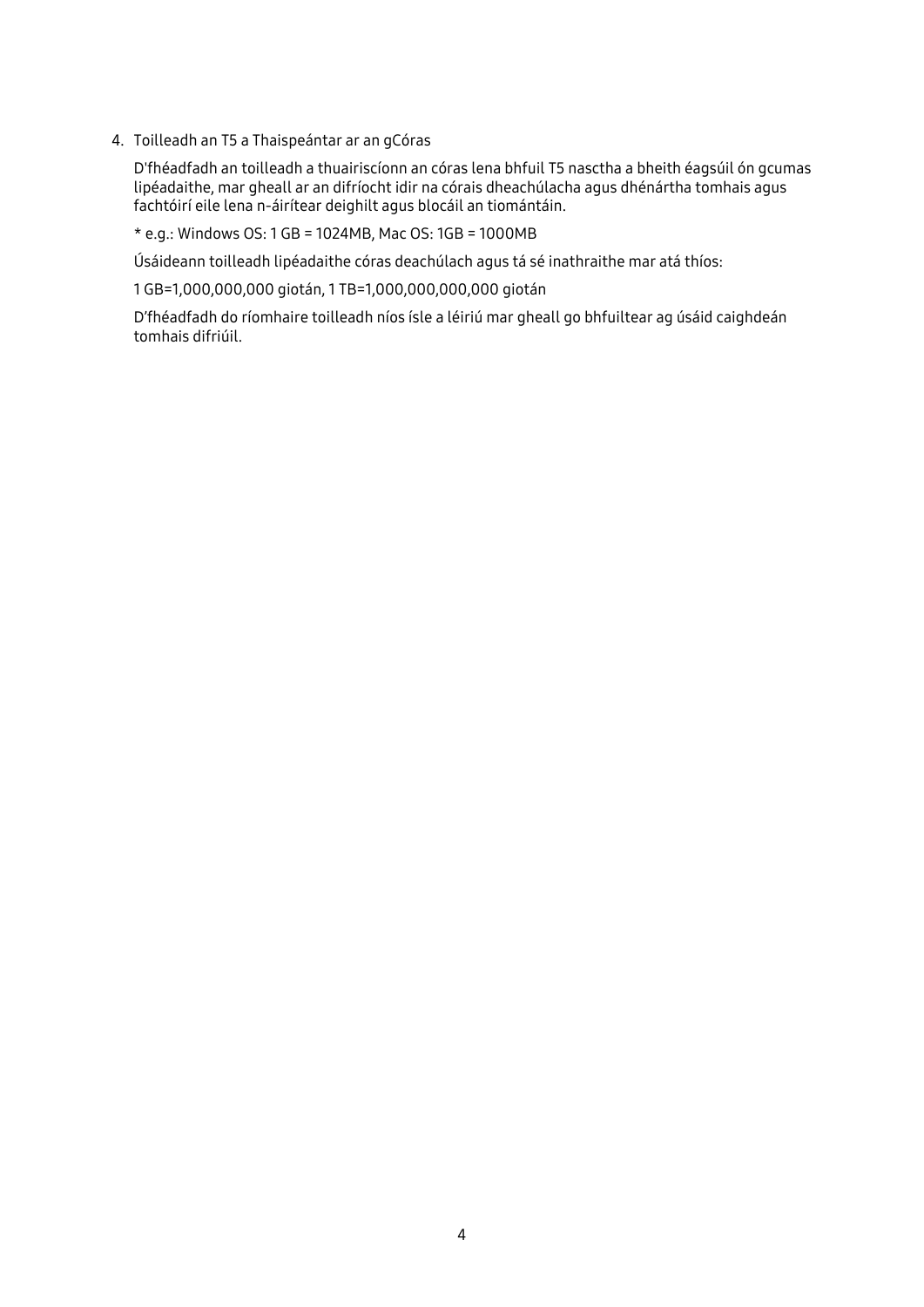## <span id="page-7-0"></span>T5 as úsáid

#### <span id="page-7-1"></span>T5 as úsáid

1. T5 a cheangal

Roghnaigh an cábla atá comhoiriúnach le do ghléas. Naisc taobh amháin den chábla leis an ngléas agus an taobh eile leis an T5.

2. Bogearraí Samsung Portable SSD a shuiteáil (Le haghaidh Cosaint Phasfhocail agus nuashonrú Dochtearraí)

Do Ríomhairí agus Mac

A. Bogearraí Samsung Portable SSD a rith

In Explorer (Windows OS) nó Deasc (Mac OS), roghnaigh feidhmchlár "Samsung Portable SSD".

Windows OS: SamsungPortableSSD\_Setup\_Win.exe

Mac OS: SamsungPortableSSD\_Setup\_Mac.pkg

\* Má dhéanann tú deighilt an T5 a fhormáidiú i ndiaidh é a cheannach, scriosfar Bogearraí Samsung Portable SSD atá stóráilte sa tiomántán. I gcásanna mar sin, íoslódáil feidhmchlár "Samsung Portable SSD" le do thoil ó shuíomh gréasáin Samsung (http://www.samsung.com/portable-ssd) agus socraigh pasfhocal.

\*Nuair a shuiteálfar Bogearraí Samsung Portable SSD do T5 bainfear an leagan roimhe sin de go huathoibríoch, má bhíonn sé fós i do ríomhaire, a bhí deartha do T3.

\* D'fhéadfadh sé nach n-oibreodh Bogearraí Samsung Portable SSD mura bhfuil an gléas (tiomántán) cumasaithe.

B. Pasfhocal a Shocrú

\* Tá an chosaint pasfhocail roghnach. Is féidir leat T5 a úsáid gan an ghné slándála/nuashonraithe a bheith cumasaithe.

Lean na treoracha a thaispeántar ar gach scáileán de Bhogearraí Samsung Portable SSD. Nuair a aontaíonn tú le téarmaí agus coinníollacha Bogearraí Samsung Portable SSD, féadfaidh tú na céimeanna seo a leanas a ghlacadh chun pasfhocal a shocrú. (Beidh gnéithe áirithe de Bhogearraí Samsung Portable SSD suiteáilte ar ríomhaire an úsáideora le haghaidh cosaint phasfhocail.)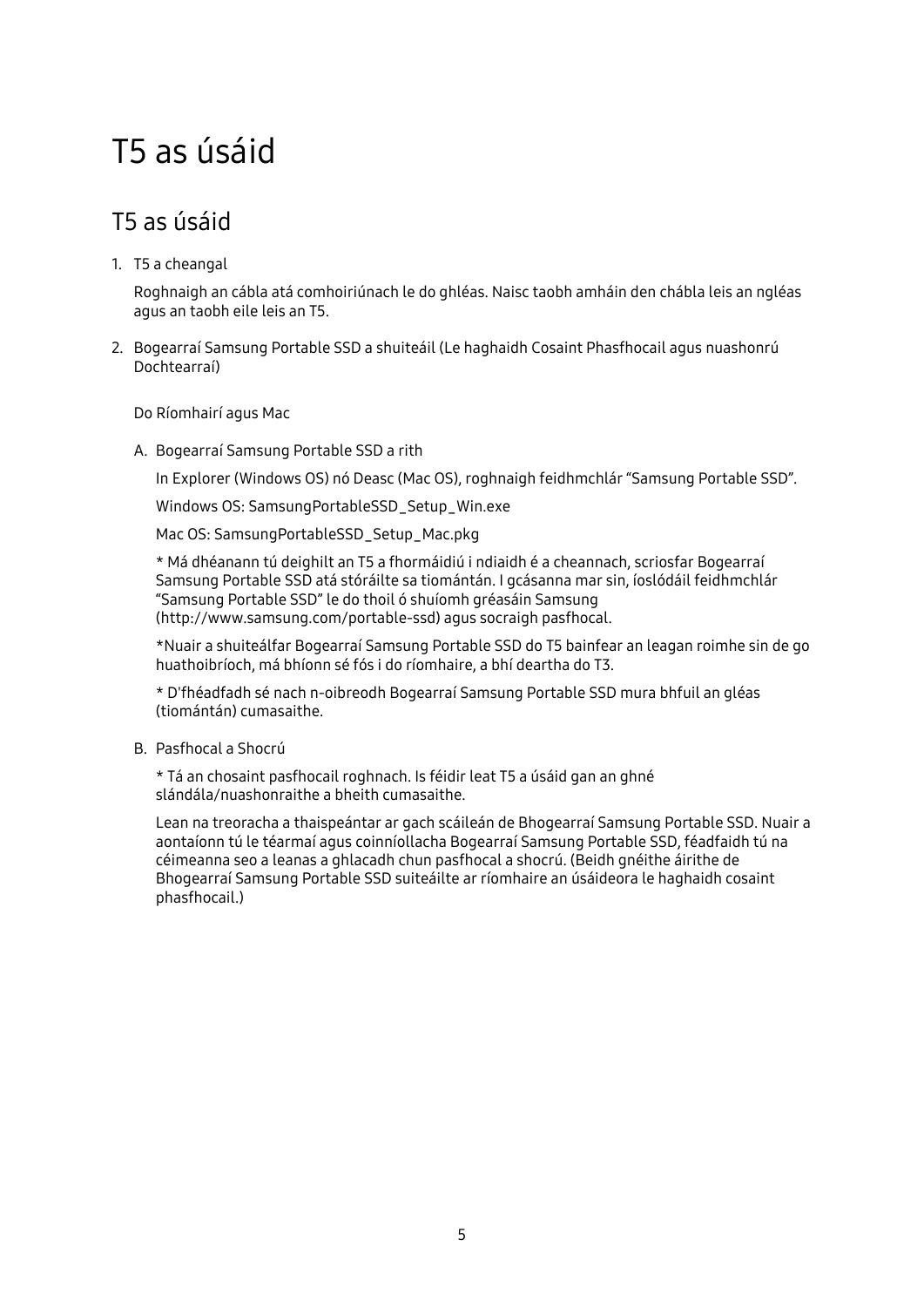| SAMSUNG<br><b>PORTABLE SSD</b> | <b>WELCOME!</b><br>SAMSUNG Portable SSD provides strong security<br>to protect your data. To activate Security Mode,<br>complete the following steps.                                                                                                           |  |
|--------------------------------|-----------------------------------------------------------------------------------------------------------------------------------------------------------------------------------------------------------------------------------------------------------------|--|
| <b>Samsung T5</b>              |                                                                                                                                                                                                                                                                 |  |
|                                | <b>Name</b><br>Samsung T5                                                                                                                                                                                                                                       |  |
|                                | Password<br>Enter your new password (4-16 characters)<br>$\odot$                                                                                                                                                                                                |  |
|                                | Confirm your new password<br>$\odot$                                                                                                                                                                                                                            |  |
|                                | NOTICE: Please be aware you will not have access to your data if<br>you forget or lose your password. In no event shall Samsung be<br>liable for any data loss resulting from the factory reset service<br>rendered as the sole measure to reset your password. |  |
|                                | <b>FINISH</b><br><b>SKIP</b>                                                                                                                                                                                                                                    |  |
| <b>UPDATE</b>                  |                                                                                                                                                                                                                                                                 |  |

\* Níl Samsung freagrach as aon chaillteanas sonraí úsáideora de bharr pasfhocail dearmadta nó ghoidte. Chun an gléas a choinneáil chomh sábháilte agus is féidir, níl rogha aisghabhála pasfhocail ar bith ann. Má dhéantar dearmad den phasfhocal, beidh ar úsáideoirí an T5 a athchur chuig na socruithe monarchan tríd an tseirbhís ar líne a chuireann ár n-ionaid seirbhíse do chustaiméirí ar fáil. Coinnigh cuimhne go gcaillfear na sonraí ar fad a bheith curtha in T5 tríd an athshocrú monarchan agus bí cúramach agus ná caill do phasfhocal nó ná fág áit éigin é.

\* Only Mac OS, Teastaíonn tiomántán "Samsung Portable SSD" don fheidhmiúlacht slándála. Mura bhfuil síneadh na heithne suiteáilte, críochnaigh an tsuiteáil tríd an ord ar phacáiste na suiteála a leanúint. Agus é suiteáilte, dícheangail agus athcheangail an T5 lena dhearbhú gur éirigh leis an tsuiteáil.

\* Mac OS amháin, Tá tiomántán "Samsung Portable SSD" agus roinnt de na tiomántáin 3ú páirtí, lena n-áirítear SATSMARTDriver comheisiach. Más mian leat oibriú le SATSMARTDriver, bain tiomántán Samsung Portable SSD de le do thoil agus suiteáil SATSMARTDriver mar an treoir seo a leanas.

\* Nuair atá Samsung Portable SSD Driver agus SATSMARTDriver suiteáilte agus má aimsítear coinbhleacht, beidh treoracha amhail iad seo a leanas ar fáil:

Conas Tiomántán Samsung Portable SSD a bhaint de agus SATSMARTDriver a shuiteáil

#sudo kextunload /System/Library/Extensions/SamsungPortableSSDDriver.kext

#sudo kextload /System/Library/Extensions/SATSMARTDriver.kext

Conas SATSMARTDriver a bhaint de agus SamsungPortableSSDDriver a shuiteáil

#sudo kextunload /System/Library/Extensions/SATSMARTDriver.kext

#sudo kextload /System/Library/Extensions/SamsungPortableSSDDriver.kext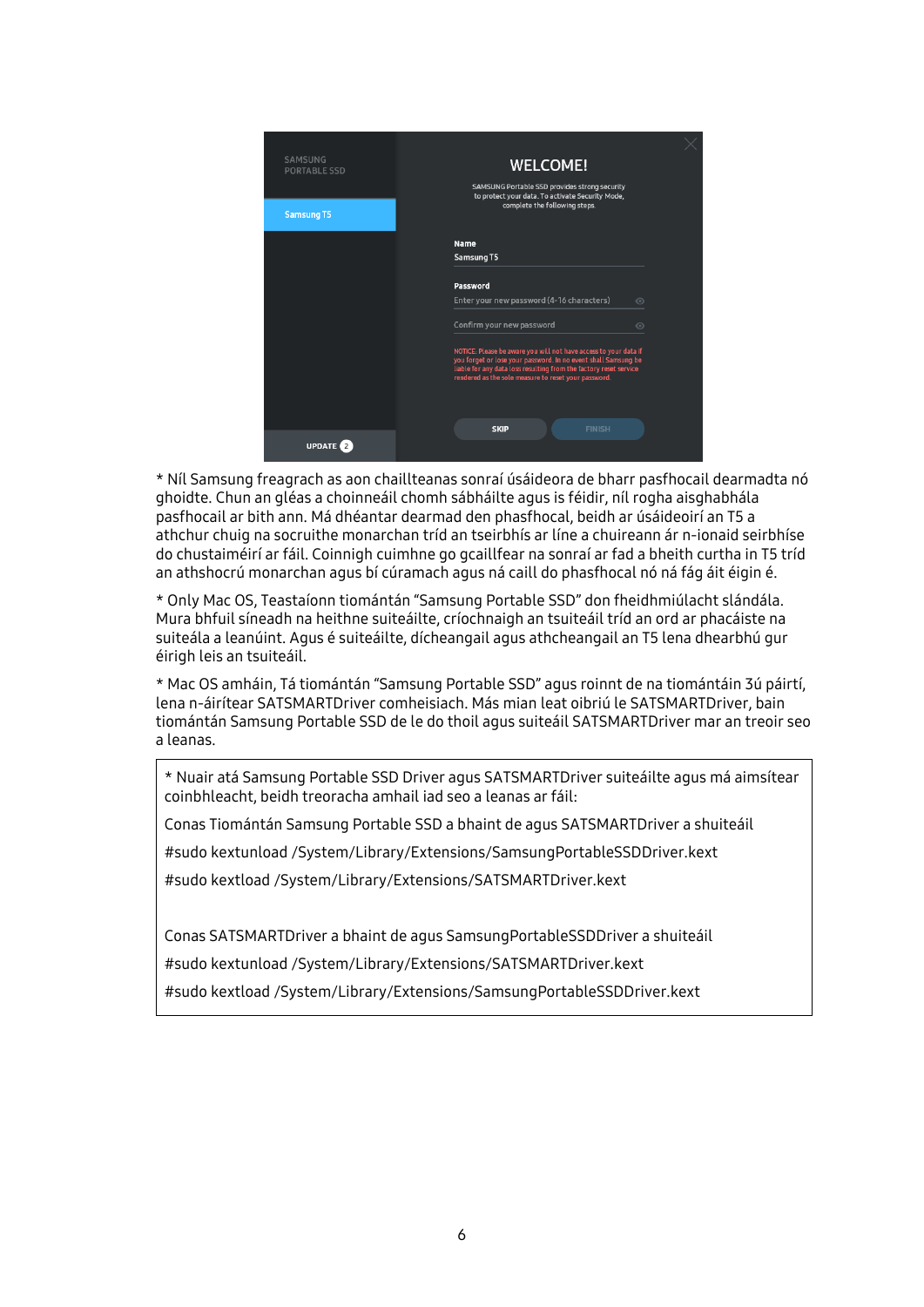#### C. Díghlasáil T5

Má tá cosaint phasfhocail cumasaithe agat, gach uair a nascann tú T5 le do ríomhaire beidh ort do phasfhocal a iontráil agus an cnaipe "UNLOCK" a chiceáil sula mbeidh rochtain agat ar na sonraí in T5. Má theipeann ort an pasfhocal ceart a chlóscríobh, beidh do rochtain cúngaithe go dtí toilleadh thart ar 128MB atá leithdháilte ar SamsungPortableSSD.exe agus SamsungPortableSSD.app, rud a chiallaíonn go mbeidh tú glasáilte amach as na sonraí ag pasfhocal.



Scáileán Baile

| SAMSUNG<br><b>PORTABLE SSD</b> |                 | SAMSUNG_T5                |            |  |
|--------------------------------|-----------------|---------------------------|------------|--|
| G SAMSUNG_T5                   |                 | <b>SETTINGS</b>           |            |  |
|                                |                 |                           |            |  |
|                                |                 | Total 232GB               |            |  |
|                                | <b>OGB Used</b> |                           | 232GB Free |  |
|                                |                 | Security Mode is Enabled. |            |  |
|                                |                 |                           |            |  |
|                                |                 |                           |            |  |
|                                |                 |                           |            |  |
| <b>UPDATE</b> <sup>2</sup>     |                 |                           |            |  |

\* Ag brath ar an timpeallacht úsáideora, b'fhéidir nach gcuirfí Bogearraí SamsungPortableSSD" i bhfeidhm go huathoibríoch. I gcás mar sin, cliceáil faoi dhó ar dheilbhín "Bhogearraí SamsungPortableSSD" in Explorer ar Windows nó an Deasc ar Mac.

\* D'fhéadfadh sé go bhfuil cosaint phasfhocail tacaithe ag gach leagan áirithe OS nó ag leagan níos déanaí amháin. Seiceáil le do thoil an gcomhlíonann do OS na riachtanais córais agus an dtacaíonn sé le cosaint phasfhocail.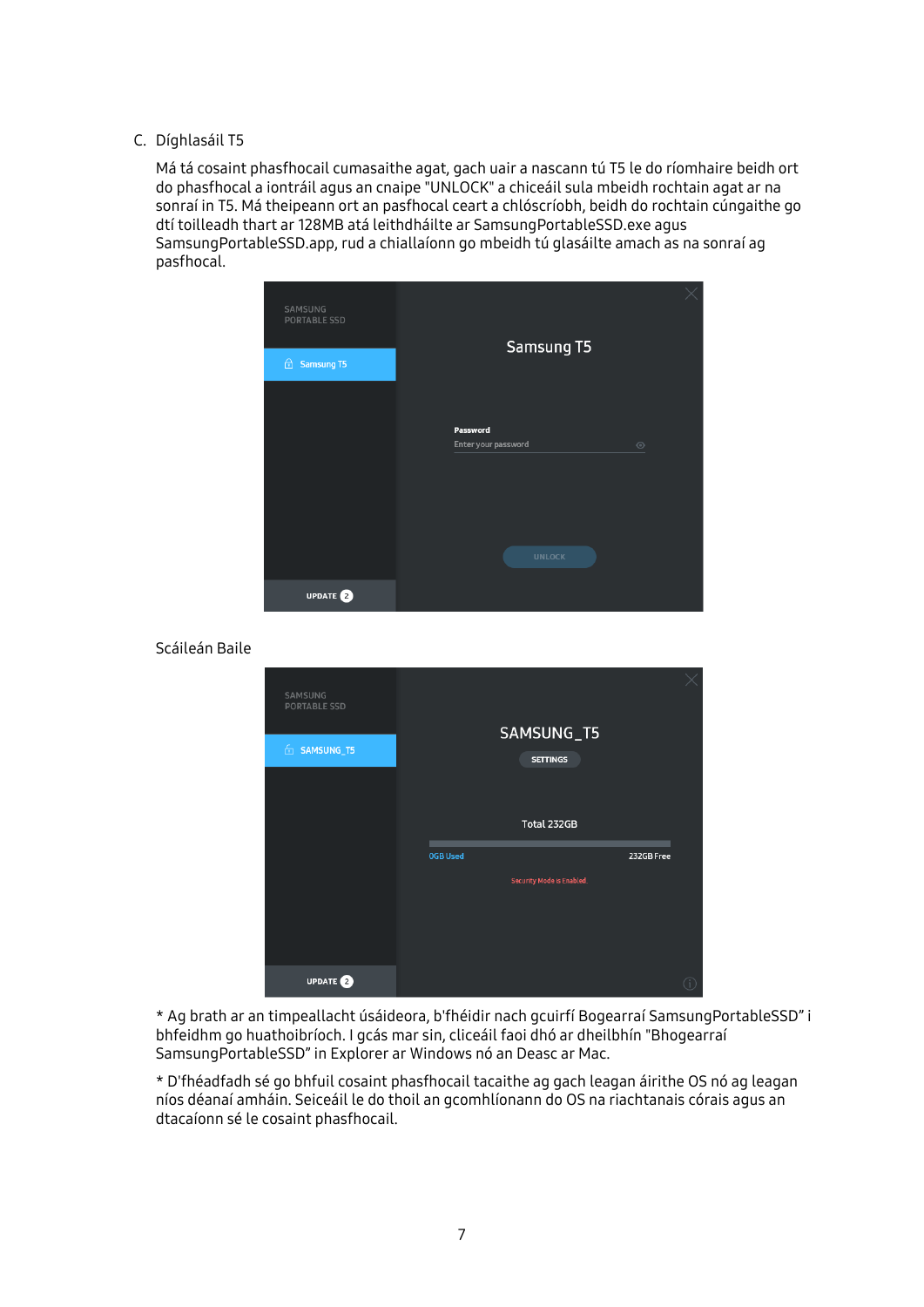\* Más rud é go bhfuil cosaint phasfhocail cumasaithe, ní thaispeántar ach toilleadh dheighilt slándála an T5 ar dtús. I gcás Windows 7, is ionann an méid agus thart ar 128 MB. A luaithe is a iontrálann tú an pasfhocal agus go díghlasálann tú go rathúil, taispeánfar toilleadh iomlán an T5 i do chóras.

\* Is féidir leat Samsung Portable SSD eile a roghnú trí chliceáil ar ainm an T5 ar an bpainéal clé. Tá gach óstghléas (suas le 6 cinn) lena bhfuil Samsung Portable SSD nasctha liostaithe ar Bhogearraí Samsung Portable SSD.

- D. Athrú sna Socruithe
	- Bogearraí Samsung Portable SSD a rith le haghaidh socruithe ar Windows OS agus Mac OS

Is féidir leat d'ainm úsáideora/do phasfhocal/do mhód slándála den T% a athrú trí chliceáil ar an gcnaipe "SETTINGS" ar an bpríomhleathanach. Má úsáideann tú ríomhaire gan bogearraí slándála, is féidir leat comhad na suiteála a íoslódáil ("SamsungPortableSSD\_Setup\_Win.exe" do Windows OS, "SamsungPortableSSD\_Setup\_Mac.pkg" do Mac OS) ó shuíomh Gréasáin Samsung (http://www.samsung.com/portable-ssd) agus é a shuiteáil chun na socruithe a athrú.

**SETTINGS** 

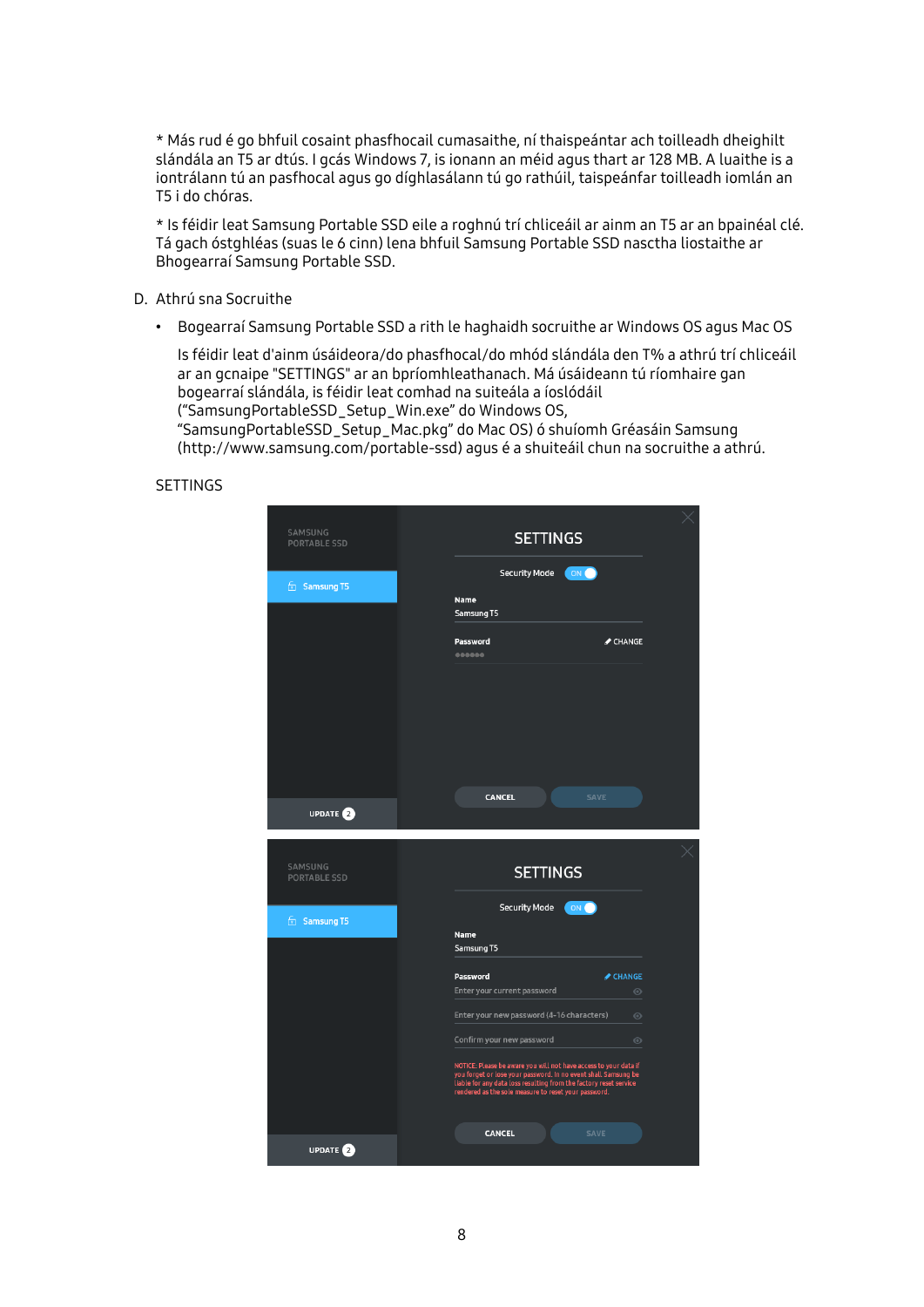Is féidir leat d'ainm úsáideora, do phasfhocal agus do mhód slándála a athrú. Chun an pasfhocal a athrú, cliceáil an cnaipe "CHANGE".



Chun athrú a dhéanamh ar an mód slándála idir ON agus OFF, cliceáil an cnaipe scoránaithe agus cuir isteach an pasfhocal ceart.

|                 | Stádas                   | Cur síos                                                                                                                                                                                                              |
|-----------------|--------------------------|-----------------------------------------------------------------------------------------------------------------------------------------------------------------------------------------------------------------------|
| ∀               | Glasáilte                | Léiríonn sé sin go bhfuil an mód slándála casta air, ach<br>nach bhfuil T5 díghlasáilte ag an úsáideoir. Is féidir leat T5<br>a dhíghlasáil ar an leathanach díghlasála.                                              |
| $\Box$          | Díghlasáilte             | Léiríonn sé sin go bhfuil an mód slándála casta air agus go<br>bhfuil T5 díghlasáilte ag an úsáideoir cheana. Is féidir leat<br>an toilleadh stórála a fheiceáil ar an bpríomhleathanach<br>agus socruithe athraithe. |
| Gan<br>deilbhín | Mód slándála<br>CASTA AS | Is é sin nuair atá an tslándáil CASTA AS. Is féidir leat an<br>toilleadh stórála a fheiceáil ar an bpríomhleathanach agus<br>socruithe athraithe.                                                                     |

Féach an tábla thíos chun cur síos ar tháscaire stádas slándála an T5 a fháil.

Conas feidhmchlár "Samsung Portable SSD" a chur i gcrích

Roghnaigh deilbhín fheidhmchlár "Samsung Portable SSD" ar an Deasc.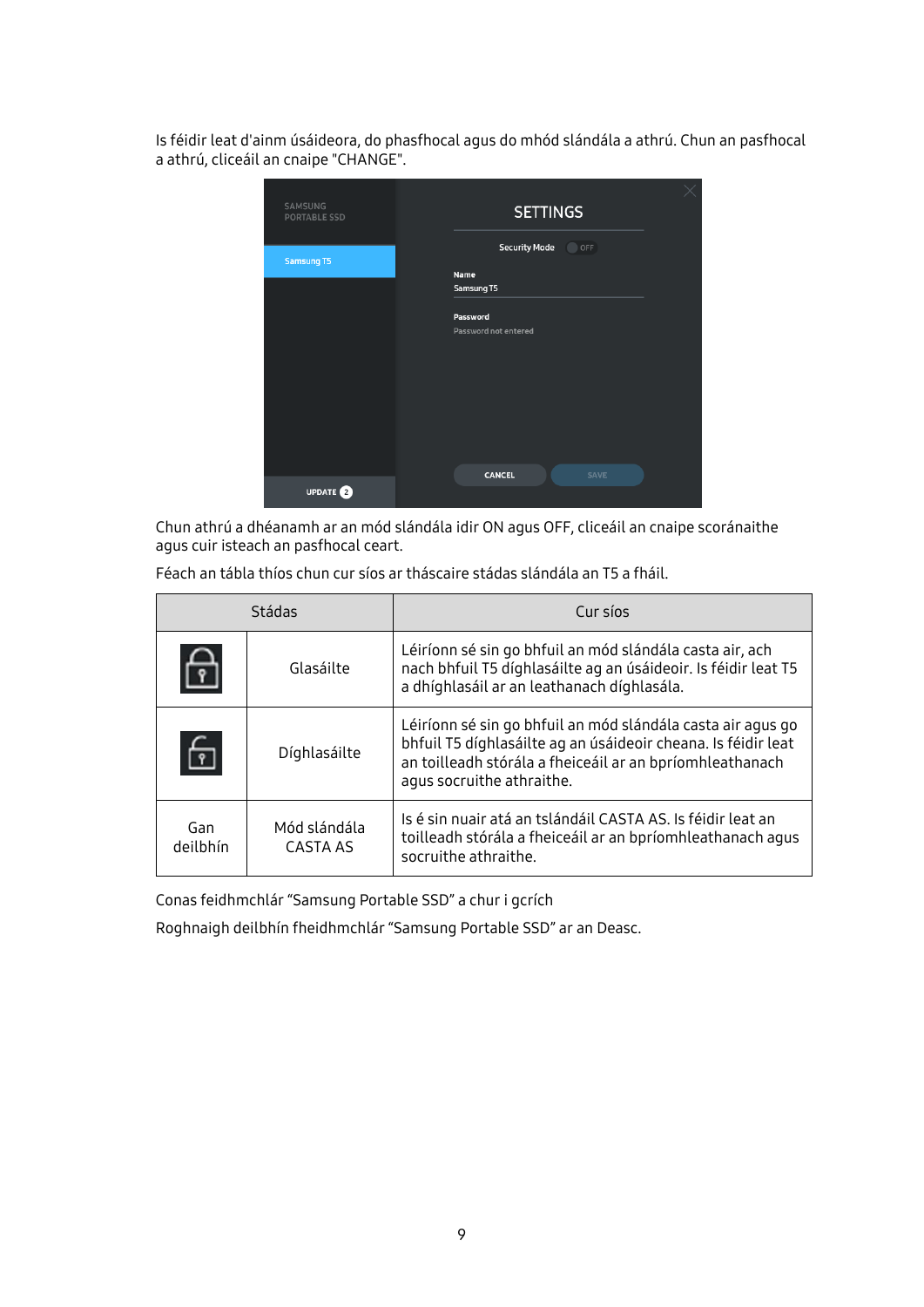E. Nuashonraigh SW agus FW

Má tá do ríomhaire nasctha leis an idirlíon, taispeánfar líon na nuashonruithe SW/FW a bheidh ar fáil ar bhun an phainéil chlé.

| SAMSUNG<br><b>PORTABLE SSD</b>                         |                                  |                                               |
|--------------------------------------------------------|----------------------------------|-----------------------------------------------|
|                                                        | SAMSUNG_T5                       |                                               |
| 6 SAMSUNG_T5                                           | <b>SETTINGS</b>                  |                                               |
|                                                        |                                  |                                               |
|                                                        | Total 232GB                      |                                               |
|                                                        | <b>OGB Used</b>                  | 232GB Free                                    |
|                                                        | <b>Security Mode is Enabled.</b> |                                               |
|                                                        |                                  |                                               |
|                                                        |                                  |                                               |
|                                                        |                                  |                                               |
| <b>UPDATE</b>                                          |                                  | $\odot$                                       |
| Tríd an gcnaipe "UPDATE" a chliceáil (<br>leathanach'. | UPDATE <sup>2</sup>              | ), is féidir leat dul go dtí 'nuashonraigh an |

Nuashonraigh an leathanach

| <b>UPDATE</b>                                                                                                                                                                   |  |
|---------------------------------------------------------------------------------------------------------------------------------------------------------------------------------|--|
| ON<br>$\circ$<br><b>Check for Updates Automatically</b>                                                                                                                         |  |
| NOTICE: Close any other software that is accessing the Samsung<br>Portable SSD before proceeding. Disconnecting the device<br>during the update may cause damage to the device. |  |
| You have 2 update(s)                                                                                                                                                            |  |
| Software 1.5.1<br><b>UPDATE</b>                                                                                                                                                 |  |
| <b>A</b> Samsung T5<br><b>UPDATE</b>                                                                                                                                            |  |
|                                                                                                                                                                                 |  |
|                                                                                                                                                                                 |  |

Tríd an gcnaipe "UPDATE" a chliceáil (UPDATE ), is féidir leat na bogearraí ("SW") nó na dochtearraí ("FW") is déanaí a íoslódáil agus é a nuashonrú.

Trí chliceáil ar an gcnaipe scoránaithe "Check for Update Automatically" (����), is féidir leat a roghnú SW nó FW a nuashonrú go huathoibríoch aon uair a bheidh Samsung Portable SSD nasctha.

Tríd an gcnaipe 'athnuaigh' a chliceáil ( $\bigcirc$ ), is féidir leat an stádas nuashonraithe a athnuachan.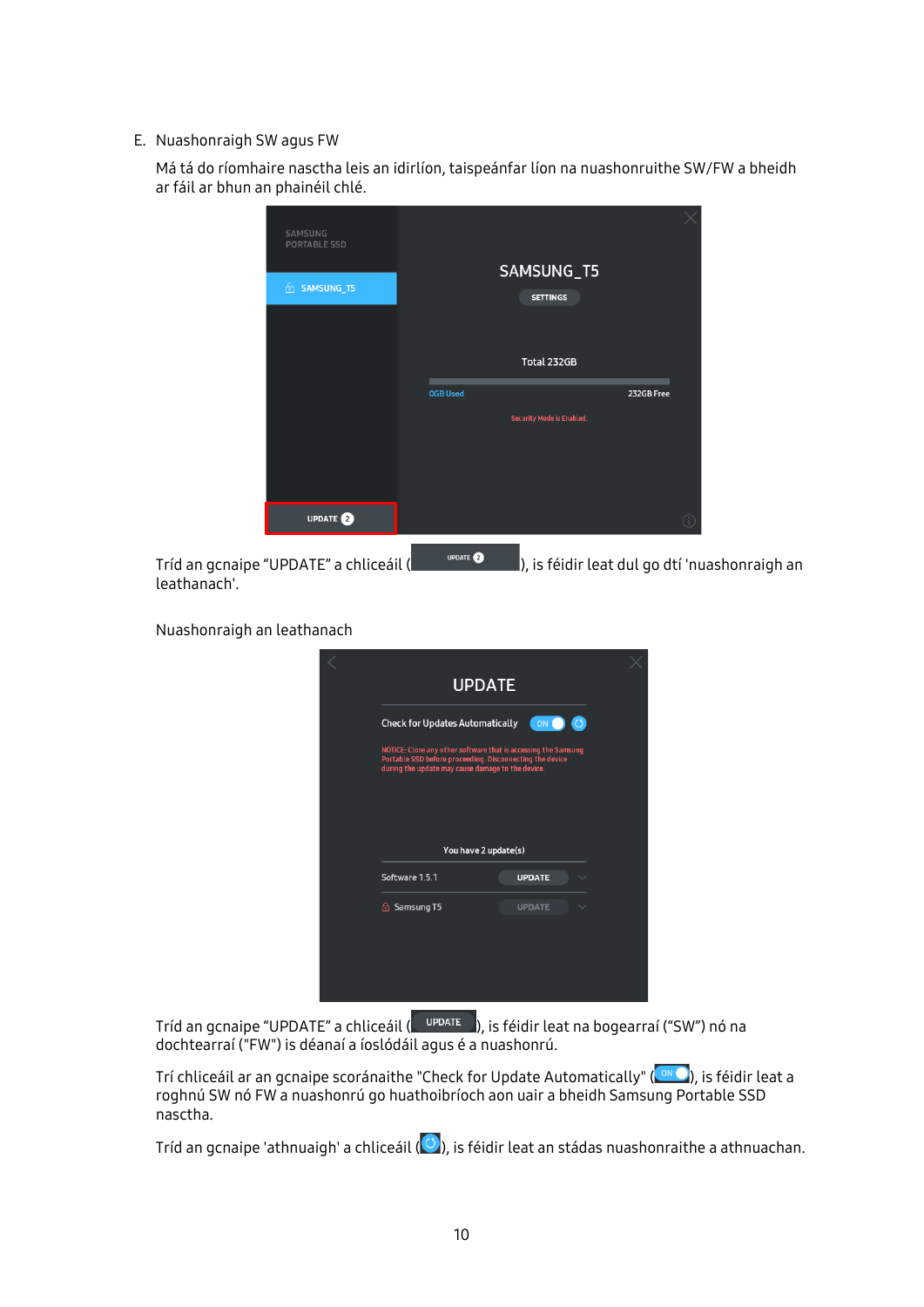Trí chliceáil ar chnaipe na saighde síos (VI), feicfidh tú faisnéis na sonraí faoin nuashonrú lena mbaineann.

\*Nuair a athraíonn úsáideoirí "Check for Update Automatically" ó OFF go ON, ní athnuachan SW an fhaisnéis nuashonraithe láithreach. Déantar an fhaisnéis nuashonraithe a athnuachan nuair a chliceálann ceachtar úsáideoir an cnaipe 'athnuaigh' nó nuair a bhíonn Samsung Portable SSD nasctha le ríomhaire.



\* Le haghaidh nuashonruithe FW, caithfidh an mód slándála a bheith CASTA AS. D'fhéadfadh rochtain ar bith ar T5, lena n-áirítear an deighilt a chóipeáil/a scriosadh/a fhormáidiú, agus FW á nuashonrú, bheith ina chúis le hiompar neamhghnách an T5 nó le damáiste don T5.

\* Nuair a bheidh FW nuashonraithe, dícheangail agus athcheangail an T5 lena chinntiú gur éirigh leis an nuashonrú FW.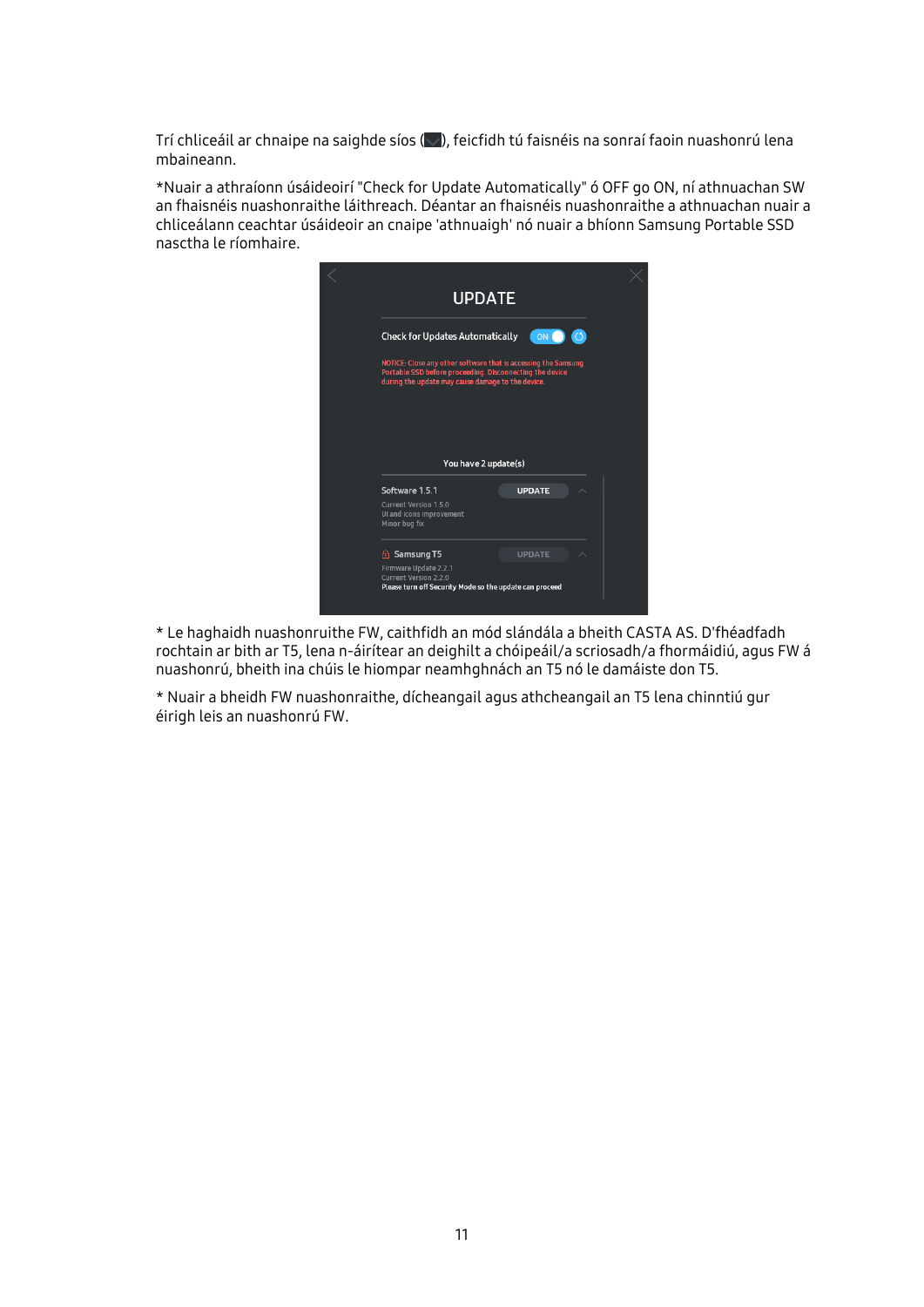F. Scrios "Bogearraí Samsung Portable SSD"

Bogearraí a scrios ar gach OS

| OS Ríomhaire                                              |                                                                                     | Cur síos                                                                                                                                                                                                                                                                                                                                                                                                                                                    |
|-----------------------------------------------------------|-------------------------------------------------------------------------------------|-------------------------------------------------------------------------------------------------------------------------------------------------------------------------------------------------------------------------------------------------------------------------------------------------------------------------------------------------------------------------------------------------------------------------------------------------------------|
|                                                           | Má shuiteáil an t-<br>úsáideoir SW ag úsáid<br>SamsungPortableSSD_Set<br>up_Win.exe | Is féidir bogearraí a dhíshuiteáil trí "Díshuiteáil<br>nó athraigh ríomhchlár". Téigh chuig an<br>bpainéal Rialúcháin $\rightarrow$ Feidhmchláir $\rightarrow$<br>Feidhmchláir agus Gnéithe $\rightarrow$ Díshuiteáil nó<br>$athraigh Feidhmchlár \rightarrow Cliceáil "Bogearraí$<br>Samsung Portable SSD" faoi dhó agus<br>roghnaigh "Yes"                                                                                                                |
| Windows OS<br>Má shuiteáil an t-<br>úsáideoir SW ag úsáid | SamsungPortableSSD.exe                                                              | Ní mór bogearraí a scrios de láimh trí<br>PSSD_Cleanup.bat i gcosán suiteála an<br>fheidhmchláir a chur i bhfeidhm.<br>(c:\ProgramData\Samsung Apps\Portable<br>SSD\PSSD_Cleanup.bat de ghnáth)<br>Féach na Ceisteanna Coitianta ar shuíomh<br>Gréasáin Samsung<br>(http://www.samsung.com/portable-ssd) le<br>haghaidh tuilleadh sonraí.                                                                                                                   |
| Mac OS                                                    |                                                                                     | Ní mór bogearraí a scrios de láimh trí<br>CleanupAll.scpt i gcosán suiteála SW a chur i<br>bhfeidhm. (#osascript ~/Library/Application<br>Support/PortableSSD/CleanupAll.scpt de<br>qhnáth)<br>*D'fhéadfadh sé nach scriosfadh glantóir tríú<br>páirtí amhail AppCleaner SW "Samsung<br>Portable SSD" go hiomlán.<br>Féach na Ceisteanna Coitianta ar shuíomh<br>Gréasáin Samsung<br>(http://www.samsung.com/portable-ssd) le<br>haghaidh tuilleadh sonraí. |

G. Roghnaigh Teanga Réamhshocraithe SW

Is féidir an teanga réamhshocraithe a roghnú faoi Socrú Réigiúnach.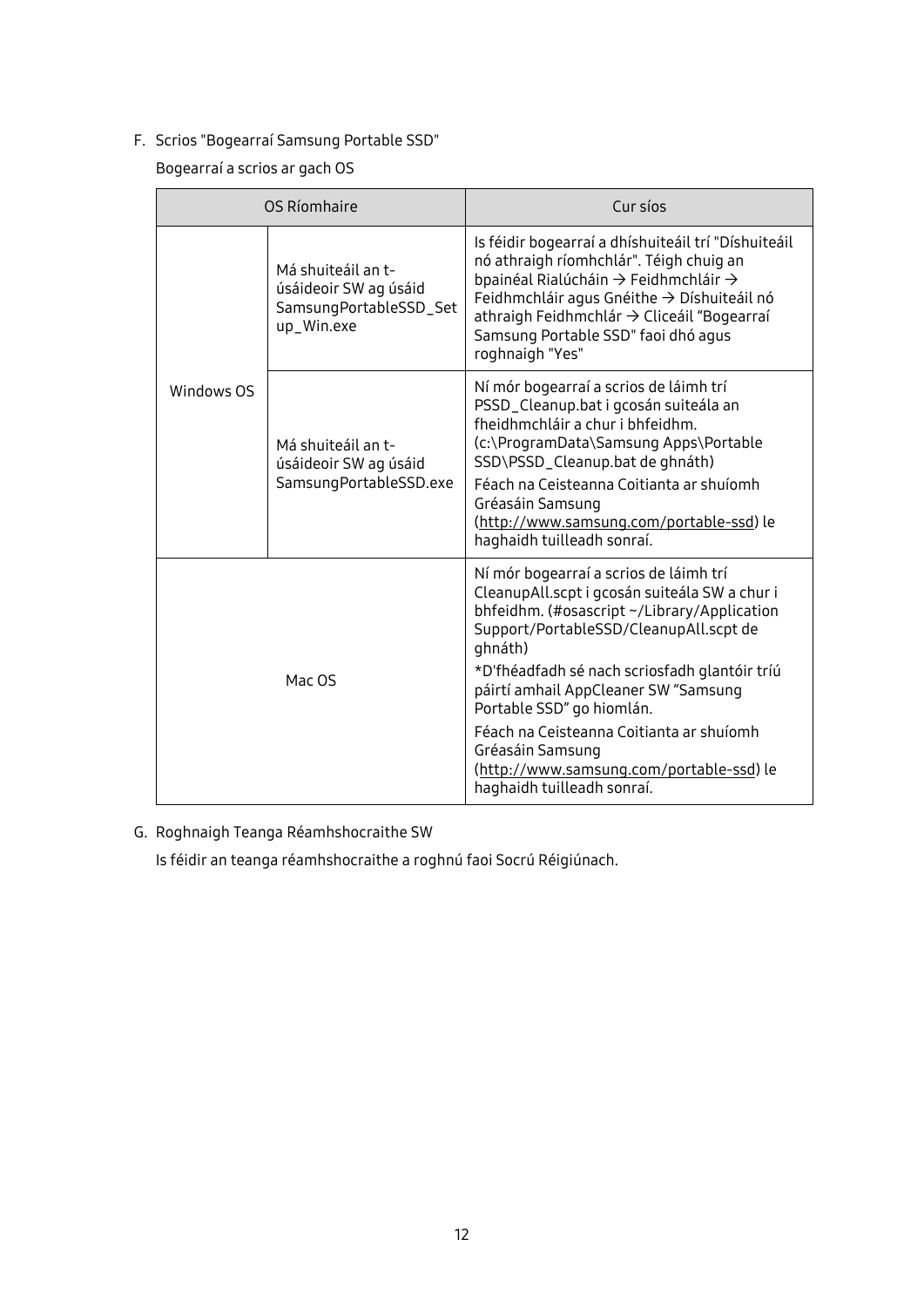Le haghaidh gléasanna Android

A. Íoslódáil an Feidhmchlár ó Google Play Store

Is féidir leat feidhmchlár "Samsung Portable SSD" a íoslódáil ón Aipmhargadh

B. An Feidhmchlár a rith

Rith an Feidhmchlár a suiteáladh le do thoil.

C. Pasfhocal a Shocrú

Tá sé éasca pasfhocal a shocrú. Is féidir leat an pasfhocal céanna atá sábháilte in T5 a úsáid don ríomhaire agus don Android.

| <b>Samsung Portable SSD</b>                                                                                                                                                                                         | ↥ | <b>SETTINGS</b>                                                                                        |
|---------------------------------------------------------------------------------------------------------------------------------------------------------------------------------------------------------------------|---|--------------------------------------------------------------------------------------------------------|
| <b>WELCOME!</b><br>To activate Security Mode,<br>complete the following steps.                                                                                                                                      |   | <b>Security Mode</b><br>ON<br><b>Name</b>                                                              |
|                                                                                                                                                                                                                     |   | SAMSUNG_T5                                                                                             |
| <b>Name</b><br>SAMSUNG_T5                                                                                                                                                                                           |   | <b>Password</b>                                                                                        |
|                                                                                                                                                                                                                     |   | Enter your new password (4-16 characters) O                                                            |
| <b>Password</b><br>Enter your new password (4-16 characters) O                                                                                                                                                      |   | Confirm your new password<br>$\odot$                                                                   |
| Confirm your new password<br>$\odot$                                                                                                                                                                                |   | NOTICE : Please be aware you will not have access<br>to your data if you forget or lose your password. |
| NOTICE: Please be aware you will not have access<br>to your data if you forget or lose your password. In<br>no event shall Samsung be liable for any data loss<br>resulting from the factory reset service rendered |   |                                                                                                        |
| <b>SKIP</b>                                                                                                                                                                                                         |   | Cancel                                                                                                 |
| Finish                                                                                                                                                                                                              |   | <b>SAVE</b>                                                                                            |
|                                                                                                                                                                                                                     |   |                                                                                                        |

\* Níl Samsung freagrach as aon chaillteanas sonraí úsáideora de bharr pasfhocail dearmadta nó ghoidte. Chun an gléas a choinneáil chomh sábháilte agus is féidir, níl rogha aisghabhála pasfhocail ar bith ann. Má dhéantar dearmad den phasfhocal, beidh ar úsáideoirí an T5 a athchur chuig na socruithe monarchan tríd an tseirbhís ar líne a chuireann ár n-ionaid seirbhíse do chustaiméirí ar fáil. Coinnigh cuimhne go gcaillfear na sonraí ar fad a bheith curtha in T5 tríd an athshocrú monarchan agus bí cúramach agus ná caill do phasfhocal nó ná fág áit éigin é.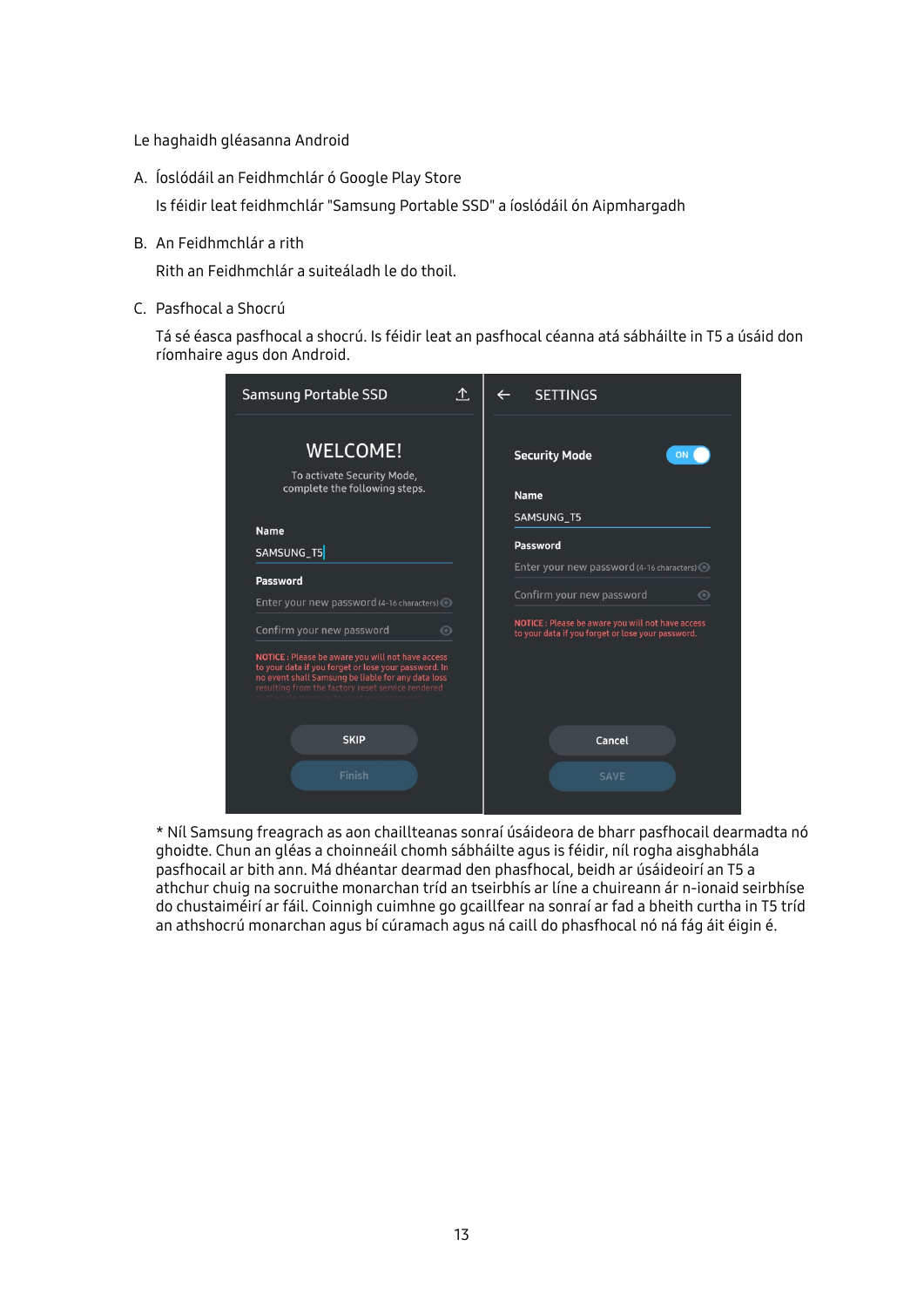#### D. Díghlasáil T5

Má tá cosaint phasfhocail cumasaithe agat, gach uair a nascann tú T5 le do ríomhaire beidh ort do phasfhocal a iontráil agus an cnaipe "UNLOCK" a bhrú sula mbeidh rochtain agat ar na sonraí in T5.

| SAMSUNG<br>PORTABLE SSD |                                 |         |
|-------------------------|---------------------------------|---------|
| <b>A</b> Samsung T5     | Samsung T5                      |         |
|                         | Password<br>Enter your password | $\odot$ |
|                         | <b>UNLOCK</b>                   |         |
| UPDATE <sup>O</sup>     |                                 |         |
|                         | Samsung Portable SSD<br>尐       |         |
|                         | SAMSUNG_T5                      |         |
|                         | <b>Password</b>                 |         |
|                         | Enter your password<br>$\odot$  |         |
|                         |                                 |         |
|                         |                                 |         |
|                         |                                 |         |
|                         |                                 |         |
|                         |                                 |         |
|                         | <b>UNLOCK</b>                   |         |
|                         |                                 |         |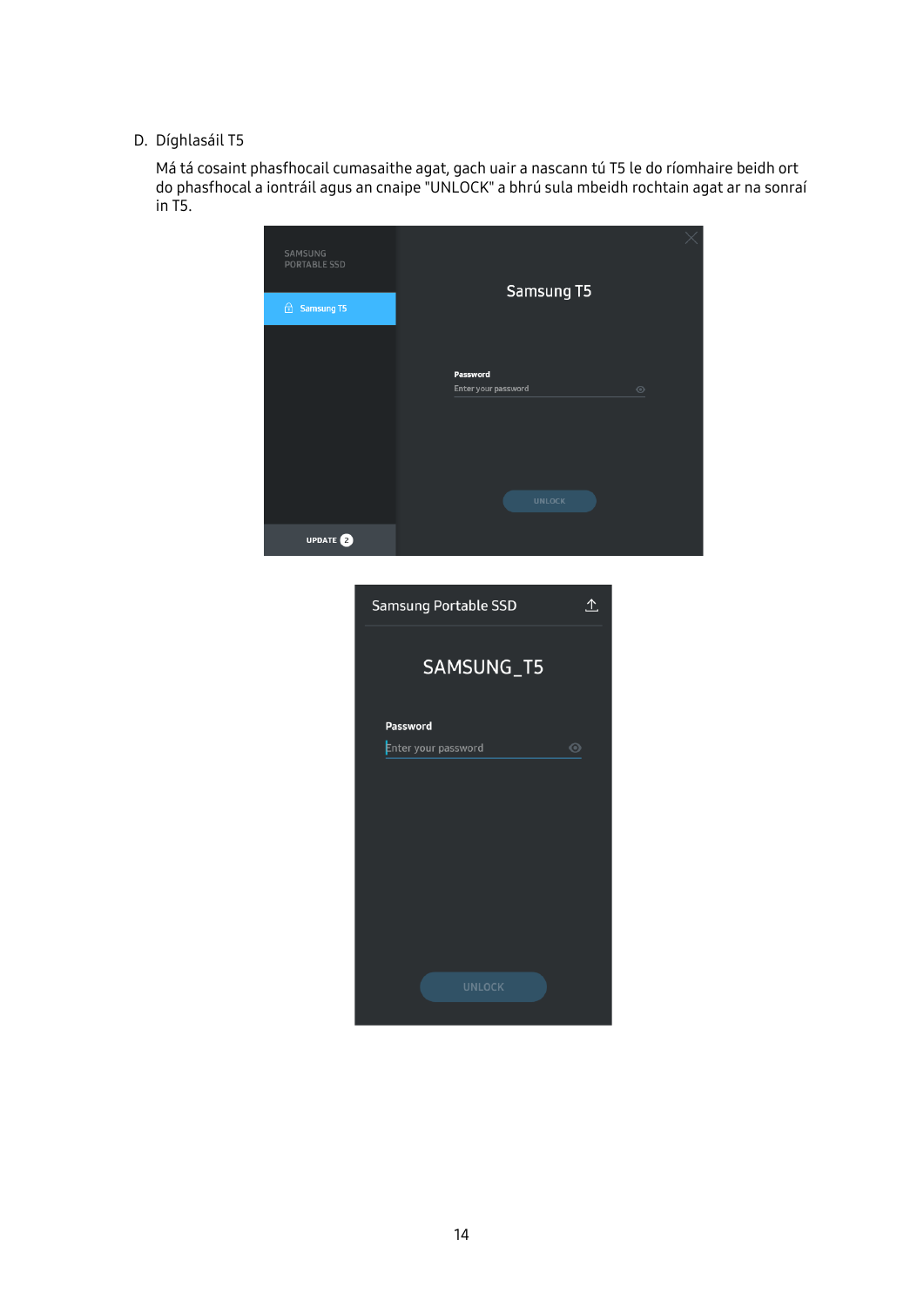E. Scáileán Baile

Mura bhfuil cosaint phasfhocail cumasaithe i do T5, is féidir leat an scáileán Socruithe a iontráil ach cliceáil ar cheann amháin den dá áit.

| <b>Samsung Portable SSD</b>                            |  |
|--------------------------------------------------------|--|
| SAMSUNG_T5<br>Total 232GB                              |  |
| Security Mode is Disabled.<br>Click SETTINGS to enable |  |
|                                                        |  |
|                                                        |  |

F. Scáileán Socruithe

Is féidir leat ainm úsáideora T5 nó an pasfhocal a athrú, agus an mód slándála a chasadh AIR/AS Chun pasfhocal a athrú, cliceáil ar an gcnaipe "CHANGE".

| <b>SETTINGS</b>                         | <b>SETTINGS</b><br>$\leftarrow$                                                                        |
|-----------------------------------------|--------------------------------------------------------------------------------------------------------|
| ON <sub>0</sub><br><b>Security Mode</b> | <b>Security Mode</b><br>ON                                                                             |
| <b>Name</b>                             | <b>Name</b>                                                                                            |
| SAMSUNG_T5                              | SAMSUNG_T5                                                                                             |
| Password<br>$\triangle$ CHANGE          | Password<br>$\triangle$ CHANGE                                                                         |
|                                         | Enter your password<br>$\odot$                                                                         |
|                                         | Enter your new password (4-16 characters) <a></a>                                                      |
|                                         | Confirm your new password<br>$\odot$                                                                   |
|                                         | NOTICE : Please be aware you will not have access<br>to your data if you forget or lose your password. |
| Cancel                                  | Cancel                                                                                                 |
| <b>SAVE</b>                             | <b>SAVE</b>                                                                                            |
|                                         |                                                                                                        |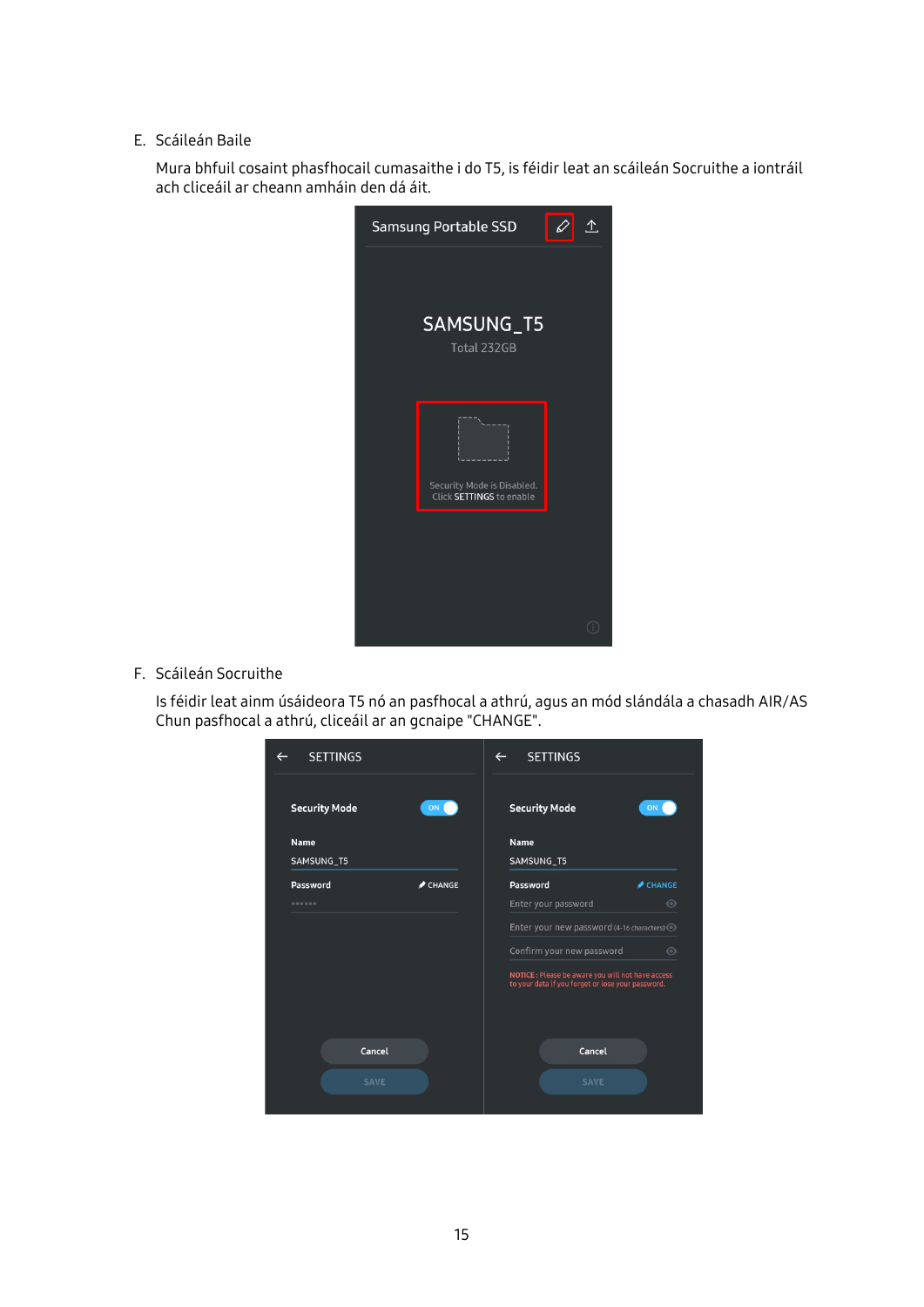G. Nuashonraigh SW agus FW

Chun an scáileán 'nuashonraigh' a iontráil, cliceáil ar an gcnaipe 'Nuashonraigh an leathanach'



Nuashonraigh an Scáileán

Má bhíonn nuashonrú ar bith ar fáil aibhseofar (**Chamadara Sainte an Chaipe "UPDATE".** 

Má chaithfear feidhmchlár a nuashonrú, má chliceálann tú ar an gcnaipe UPDATE taispeánfar an nasc leis an 'Aipmhargadh' duit.

\* Le haghaidh nuashonraí dochtearraí caithfidh tú nascadh le ríomhaire.

| <b>UPDATE</b>                                                 |  |
|---------------------------------------------------------------|--|
| <b>Check for Updates Automatically</b><br>ON                  |  |
|                                                               |  |
| <b>Current Version</b><br>Samsung Portable SSD Software 1.5.0 |  |
| <b>UPDATE</b>                                                 |  |

H. Feidhmchlár "Samsung Portable SSD" a scrios ar Android

Oscail aip Socruithe do ghléis Android agus tapáil Feidhmchláir nó an bainisteoir Feidhmchlár. Tapáil "Samsung Portable SSD" agus díshuiteáil.

I. Roghnaigh an Teanga Réamhshocraithe

Is féidir an teanga réamhshocraithe a roghnú faoi shocrú teanga chóras Android.

\* Cosán: feidhmchláir Android - Socruithe - Teanga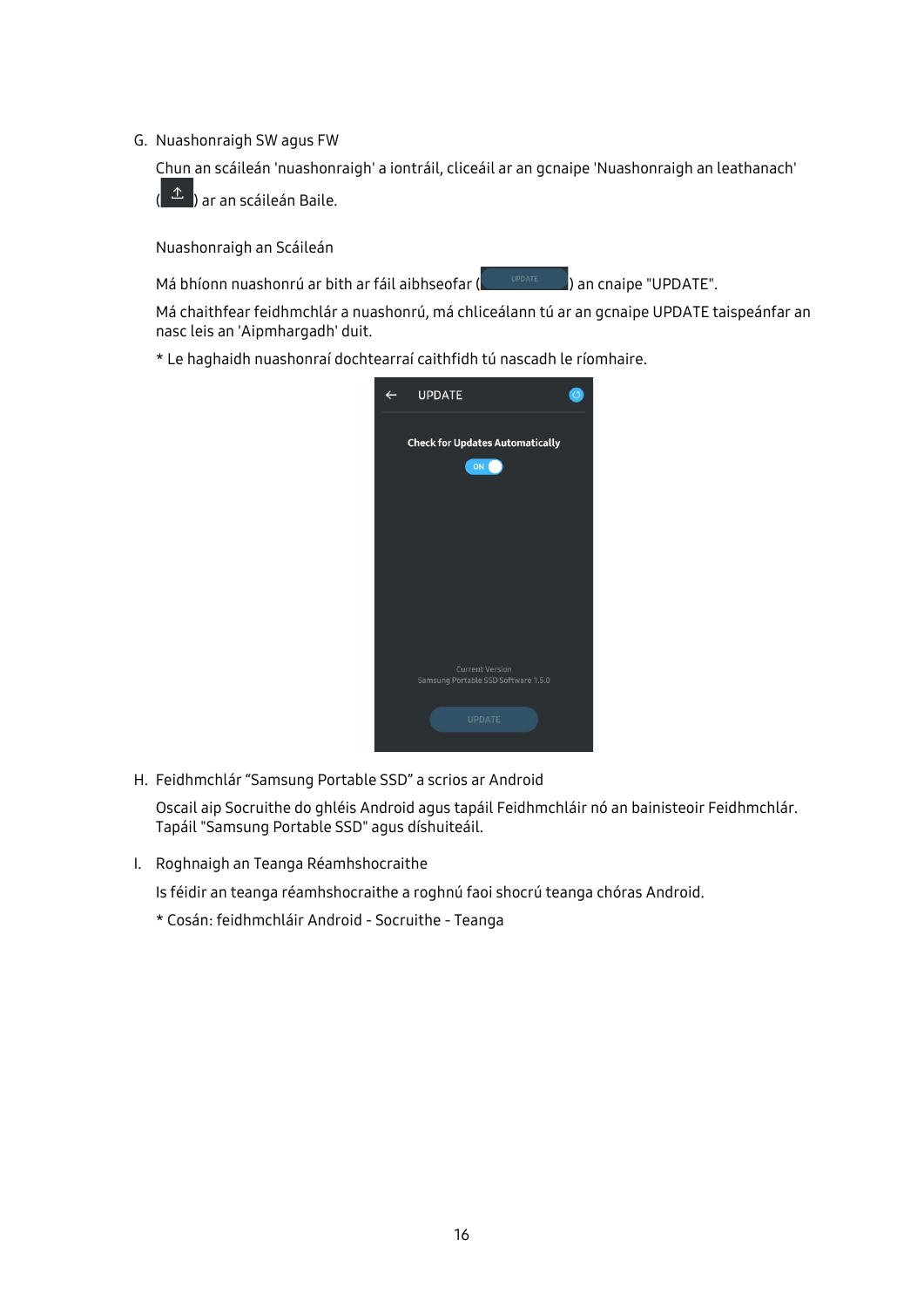#### 3. Bain den Ríomhaire go Sábháilte

Agus an T5 á dhícheangal ó do ríomhaire, úsáid an ghné Bain Crua-earraí go Sábháilte chun do chuid sonraí a chosaint ar dhamáistí féideartha ar bith.

\* Má dhíphlugálann tú ón ríomhaire gan gníomhachtú na gné Bain Crua-earraí go Sábháilte a dhéanamh d'fhéadfaí sonraí a chailleadh ón T5 nó damáiste a dhéanamh de. Cinntigh le do thoil an ghné Bain Crua-earraí go Sábháilte a úsáid do gach dícheangal. Ní bheidh Samsung freagrach as aon chaillteanas sonraí úsáideora ná damáiste don táirge mura gcloíonn an t-úsáideoir leis an treoir seo.

Crua-earraí a Bhaint go Sábháilte faoi gach OS

| OS Ríomhaire | Cur síos                                                                                                                                                                                                                                                                                                                             |
|--------------|--------------------------------------------------------------------------------------------------------------------------------------------------------------------------------------------------------------------------------------------------------------------------------------------------------------------------------------|
| Windows OS   | Agus Bain Crua-earraí go Sábháilte roghnaithe ón tráidire, roghnaigh an gléas<br>is mian leat a bhaint agus cliceáil ar Díchuir. Nuair a bheidh an gléas bainte go<br>sábháilte, gheobhaidh tú fógra ón OS. Bain an cábla nuair a thagann dath<br>dearg ar an táscaire gníomhaíochta LED ar an táirge agus nuair a chasann sé<br>as. |
| Mac OS       | Deaschliceáil ar an deilbhín T5, agus roghnaigh Díchur nó tarraing an deilbhín<br>chuig Scrios chun an táirge a bhaint go sábháilte. Bain an cábla nuair a<br>thagann dath dearg ar an táscaire gníomhaíochta LED ar an táirge agus nuair<br>a chasann sé as.                                                                        |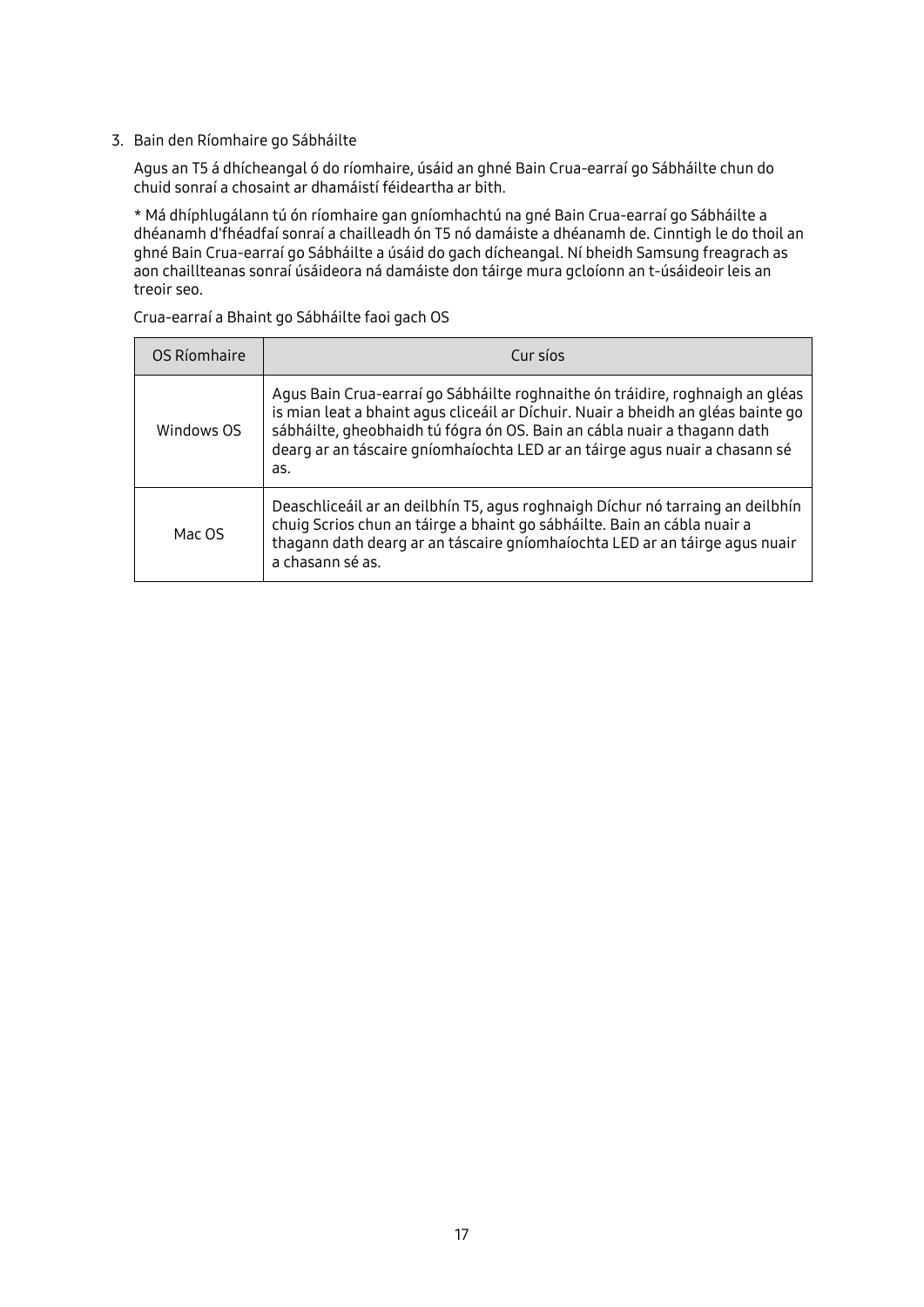#### <span id="page-20-0"></span>Na LEDanna a thuiscint

Cuirtear síos sa tábla seo a leanas ar iompar LED Stádas T5.



| Stádas                                    | lompar LED                  |
|-------------------------------------------|-----------------------------|
| Plugáilte isteach / Díomhaoin             | Gorm soladach               |
| Léamh / Scríobh                           | Dath gorm léimneach         |
| Bain go Sábháilte / Mód Codlata Ríomhaire | Dath dearg léimneach 1 uair |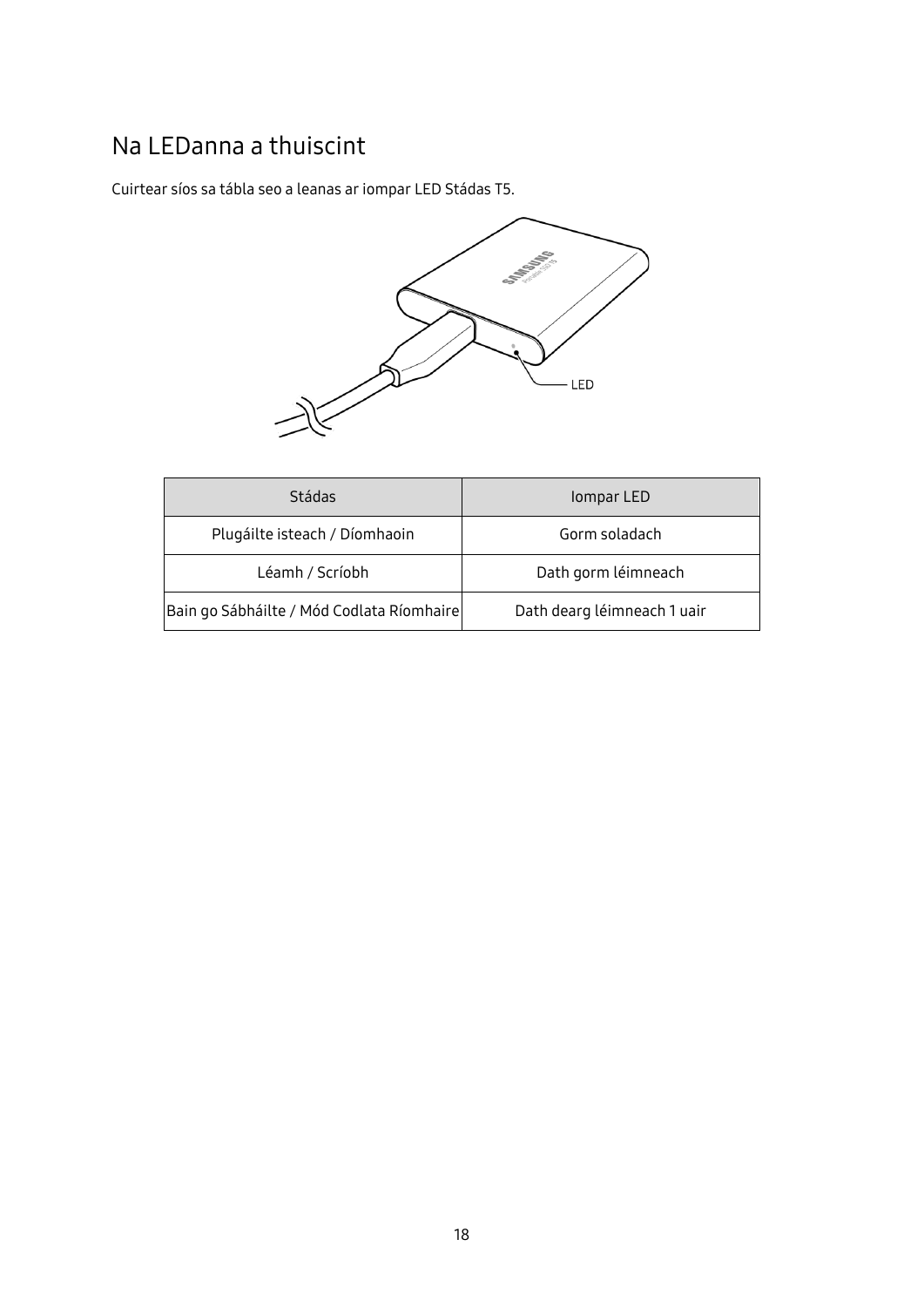# <span id="page-21-0"></span>Rabhadh

D'fhéadfadh gortú, damáiste don táirge nó caillteanas sonraí tarlú má theipeann ort na rabhaidh i ngach cuid den lámhleabhar seo nó na rabhaidh seo a leanas a leanúint. Léigh go cúramach sula núsáideann tú an táirge.

#### <span id="page-21-1"></span>Cóip Cúltaca a dhéanamh de Shonraí Tábhachtacha agus Ráthaíochtaí

Ní thugann Samsung Electronics aon ráthaíocht i dtaobh na sonraí a stóráiltear ar an T5 ar chúinse ar bith. Séanann Samsung Electronics aon fhreagracht as díobháil nó caillteanas síciatrach agus/nó colanda de thoradh caillteanas nó aischur sonraí a stóráiltear ar an T5. Bí cinnte sonraí tábhachtacha a chóipeáil le cúltaca i gcónaí.

#### <span id="page-21-2"></span>Ráthaíochtaí maidir le Pasfhocail Dhearmadta

Ní féidir rochtain a fháil ar shonraí úsáideora má dhéantar dearmad den pasfhocal óir go mbaintear leas as ardteicneolaíocht criptiúcháin sa T5. Scríobh síos an pasfhocal agus stóráil é in áit shábháilte. Más amhlaidh nach féidir an táirge a úsáid toisc nár chuir tú pasfhocal ceart isteach, ní féidir an táirge a athchur ach trí é a athshocrú ar na socruithe monarchan trí sheirbhís ar líne de chuid Ionad Seirbhíse Samsung. Ach caillfear na sonraí úsáideora go léir nuair a dhéantar na socruithe monarchan a athchur. Bí cinnte sonraí tábhachtacha a chóipeáil le cúltaca go rialta le do thoil.

#### <span id="page-21-3"></span>Comhlíonadh Caighdeán Sábháilteachta agus Ceangail le Gléasanna Creidiúnaithe

Ceapadh an táirge seo chun teorainneacha maidir le cumhacht a ídiú a chomhlíonadh de réir caighdeáin sábháilteachta. Úsáid gléasanna agus poirt USB atá ag teacht leis na caighdeáin ghaolmhara.

## <span id="page-21-4"></span>Suaitheadh, Creathadh

Seachain suaitheadh nó creathadh ar bith den táirge a mbeadh mífheidhmiú nó cailliúint sonraí mar thoradh air.

### <span id="page-21-5"></span>Díchóimeáil, Díobháil, Baint

Ná díchóimeáil an táirge agus ná déan díobháil agus ná bain aon ghreamáin ná lipéid den táirge. Más amhlaidh go ndearnadh an táirge a dhíchóimeáladh nó más amhlaidh gur bhain an t-úsáideoir an lipéad, beidh gach ráthaíocht neamhbhailí. Chun críche deisiúchán, déan teagmháil le hIonad Seirbhíse Samsung nó soláthraithe seirbhíse mar sin arna n-ainmniú ag Samsung.

## <span id="page-21-6"></span>Úsáid Oiriúintí Dílse

Úsáid baill agus oiriúintí dílse i gcónaí arna ndeimhniú ag Samsung Electronics. Ní bheidh Samsung Electronics freagrach as aon díobháil don táirge ná caillteanas sonraí úsáideora de dheasca baill nó oiriúintí neamhdhílse a úsáid.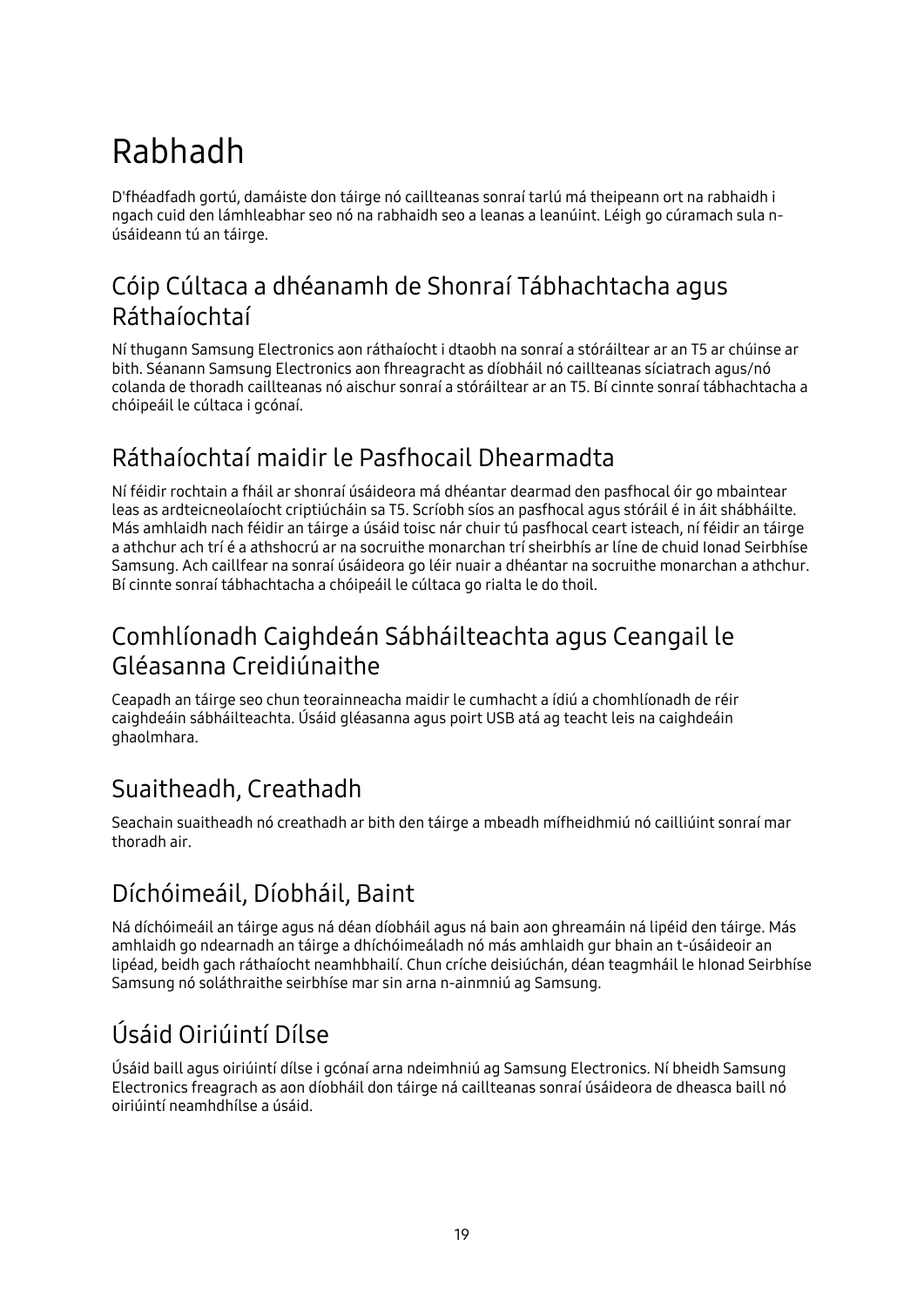## <span id="page-22-0"></span>An Táirge a Úsáid i dTeocht agus Taise Chuí

<span id="page-22-1"></span>Úsáid an táirge seo i dtimpeallacht chuí: teocht idir 5°C - 35°C agus taise idir 10 - 80%.

### Ag Ceangal le Gléasanna seachas Ríomhaire agus Gléas Android

Seiceáil na coinníollacha agus na modhanna cuí don USB sa treoir ó mhonaróir nó ó dhíoltóir an ghléis is mian leat a nascadh leis an T5 sula n-úsáideann tú é. D'fhéadfadh mífheidhmiú an T5 agus an ghléis cheangailte a bheith mar thoradh ar idirghabháil gan choinne. D'fhéadfaí nach dtacódh an gléas le do T5 ag brath ar na córais formáide comhaid nó fachtóirí ar bith eile a bhaineann leis na timpeallachtaí córais lena dtacaíonn nó lena nglacann do ghléas. Seiceáil riachtanais ollstórais an USB lena dtacaíonn an gléas sula n-úsáideann tú an T5.

#### <span id="page-22-2"></span>An Cábla a Dhíphlugáil

Ná húsáid an lámh láidir agus tú ag tarraingt nó ag díphlugáil an chábla. D'fhéadfadh ceangal neamhchobhsaí nó díobháil don nascóir a bheith mar thoradh air sin.

### <span id="page-22-3"></span>Scanadh agus Nuashonruithe Víris

Lean na treoracha sábháilteachta chun ionfhabhtuithe víris a chosc.

- Suiteáil ríomhchlár frithvíris ar an ríomhaire nó an gléas Android a bhfuil an T5 ceangailte leis, agus déan scan víris go rialta.
- Nuashonraigh an córas oibriúcháin agus na bogearraí frithvíris leis an leagan is déanaí i gcónaí.
- Déan scan víris go rialta chun an T5 a chosaint ó ionfhabhtú víris.
- Tar éis comhaid a íoslódáil chuig an T5 déan scan víris sula n-osclaíonn tú an comhad.

#### <span id="page-22-4"></span>An Táirge a Ghlanadh

Moltar duit an táirge a chuimilt le héadach bog lena ghlanadh. Ná húsáid uisce, substaintí ceimiceacha ná glantach. D'fhéadfadh na nithe sin a bheith ina gcúis le dídhathú nó creimeadh ar dhreach an táirge, agus d'fhéadfadh tine nó turraing leictreacha bheith mar thoradh orthu.

#### <span id="page-22-5"></span>Coimeád ar Shiúl ó Leanaí, Naíonáin agus Peataí

Tá baol plúchta ag gabháil le páirteanna beaga. Coimeád an táirge ar shiúl ó leanaí, naíonán nó peataí ar eagla go gcuirfidís na táirge nó baill de sa bhéal. Má tá leanbh ag úsáid an táirge, mínigh leis conas an táirge a úsáid i gceart agus coinnigh súil air lena chinntiú go n-úsáidtear i gceart é.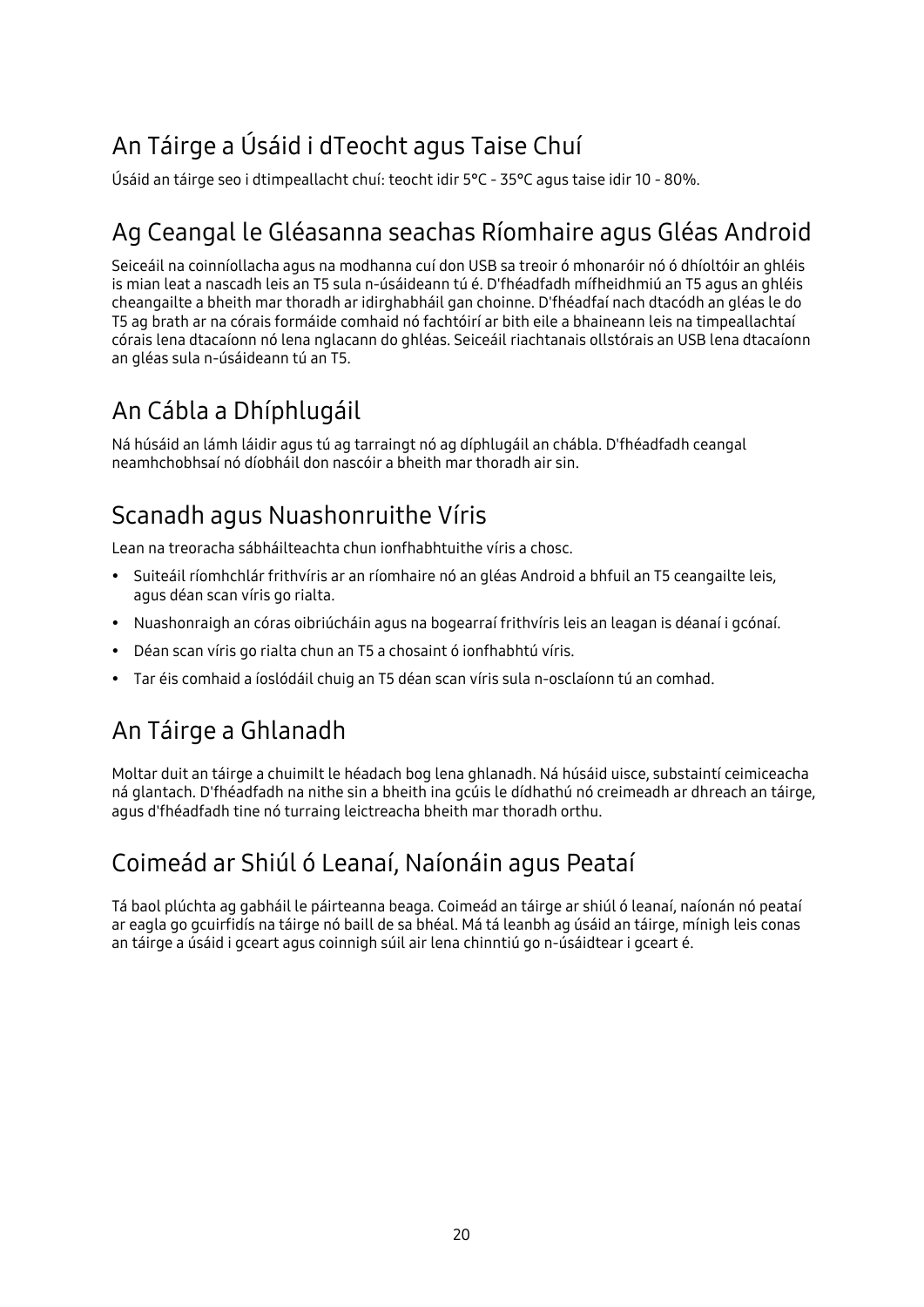## <span id="page-23-0"></span>Ceisteanna Coitianta

| Ní féidir liom Bogearraí Samsung<br>Portable SSD a rith.                                                            | Ní féidir Bogearraí Samsung Portable SSD a rith ach ar<br>leaganacha áirithe OS (nó leaganach níos úire).<br>Féach thíos le haghaidh leaganacha OS atá tacaithe:<br>Windows OS: Windows 7 nó leagan níos déanaí<br>$\bullet$<br>Mac OS: Mac OS X 10.9 nó leagan níos déanaí<br>$\bullet$                                                                                                                                                                                                                                                                                                                                                                                                                                                                                      |  |  |  |
|---------------------------------------------------------------------------------------------------------------------|-------------------------------------------------------------------------------------------------------------------------------------------------------------------------------------------------------------------------------------------------------------------------------------------------------------------------------------------------------------------------------------------------------------------------------------------------------------------------------------------------------------------------------------------------------------------------------------------------------------------------------------------------------------------------------------------------------------------------------------------------------------------------------|--|--|--|
| Taispeántar an teachtaireacht<br>"baineadh an stóras USB gan<br>choinne" ar bharra stádais mo ghléis<br>mhóibíligh. | Chun Bogearraí Samsung Portable SSD a úsáid, ní mór cead<br>chun an gléas USB a rochtain a fháil. Taispeántar an<br>teachtaireacht nuair a bhaintear an cead ar rochtain den<br>ghléas móibíleach. Nuair a lainseálann tú feidhmchlár<br>Samsung Portable SSD, beidh tú ábalta an T5 a úsáid mar is<br>gnách arís.                                                                                                                                                                                                                                                                                                                                                                                                                                                            |  |  |  |
| Nuair a cheanglaím an T5 le<br>gléasanna eile seachas ríomhaire, ní<br>aithníonn siad an T5.                        | Forbraíodh an T5 lena úsáid le ríomhairí Windows OS agus<br>Mac OS agus gléasanna móibíleacha eile. Nuair a bhíonn an<br>T5 ceangailte le gléasanna eile seachas iad sin, d'fhéadfadh<br>sé nach n-aithneofaí é nó d'fhéadfaí úsáid as a ghnéithe a<br>bheith teoranta ag brath ar a leibhéal tacaíochta. Lena chois<br>sin, má tá gné Cosanta Pasfhocail an T5 cumasaithe agat, ní<br>féidir leat do phasfhocal a iontráil ó ghléasanna neamh-<br>ríomhaire nó neamh-mhóibíleacha agus mar sin ní bheidh<br>tú ábalta sonraí atá stóráilte ar an T5 a rochtain.<br>Díchumasaigh gné na Cosanta Pasfhocail sula n-úsáideann<br>tú an T5 le gléasanna dá leithéid.                                                                                                             |  |  |  |
| Chaill mé mo phasfhocal. An féidir<br>liom gné na Cosanta Pasfhocail a<br>dhíchumasú?                               | Ní féidir. Má chailleann tú do phasfhocal, ní féidir leat gné<br>na Cosanta Pasfhocal a dhíchumasú nó nuashonruithe a<br>rochtain. Mar sin, déan cinnte ná gcailleann tú é.                                                                                                                                                                                                                                                                                                                                                                                                                                                                                                                                                                                                   |  |  |  |
| Ní aithníonn gléasanna mo T5.                                                                                       | Déan cinnte go bhfuil an T5 nasctha go daingean leis an<br>bport USB.<br>B'fhéidir nach n-aithneodh roinnt ríomhairí an T5 nuair<br>$\bullet$<br>atá sé nasctha le port USB 2.0 má sháraíonn an sruth an<br>uasteorainn (500 mA) ar a bhfuil cur síos déanta sna<br>Sonraíochtaí Cumhachta. I gcásanna mar sin, bain triail<br>as port USB eile<br>Má úsáideann tú cáblaí seachas an ceann a bhí i<br>$\bullet$<br>bpacáiste an táirge, b'fhéidir nach n-aithneofaí an T5.<br>Má tá an T5 nasctha mar is ceart ach mura n-aithníonn<br>gléasanna eile é fós, aimsigh na hIonaid Seirbhíse atá<br>sainithe i Lámhleabhar an Úsáideora nó ar shuíomh<br>Gréasáin Samsung (http://www.samsung.com/portable-ssd<br>agus http://www.samsung.com/support), agus déan<br>fiosrúchán. |  |  |  |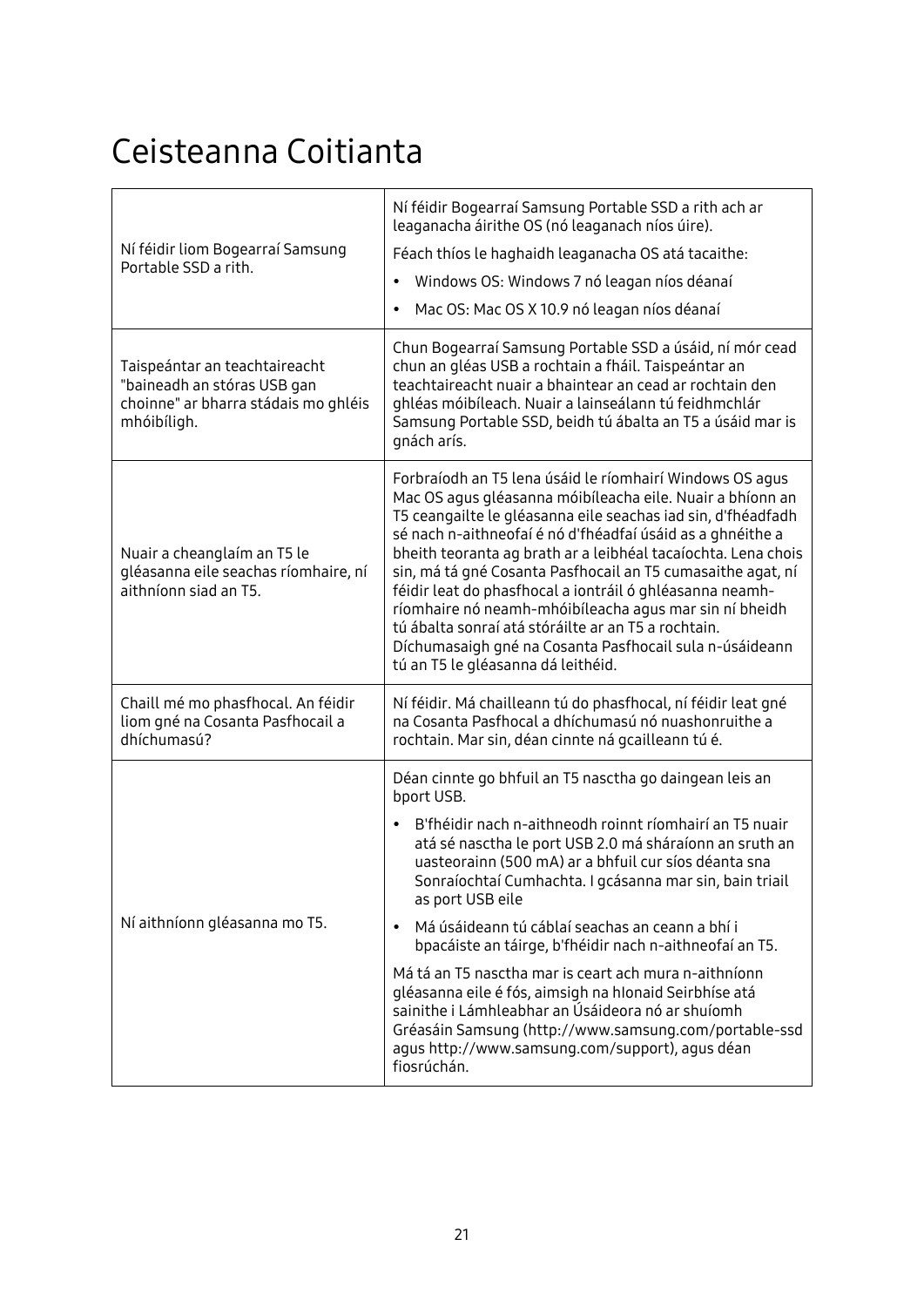## <span id="page-24-0"></span>Sonraíochtaí agus Deimhnithe an Táirge

| Samhail                                                     | MU-PA250                                                                                                                                                                  | MU-PA500 | MU-PA1T0 | MU-PA2T0 |
|-------------------------------------------------------------|---------------------------------------------------------------------------------------------------------------------------------------------------------------------------|----------|----------|----------|
| Toilleadh                                                   | 250GB                                                                                                                                                                     | 500GB    | 1TB      | 2TB      |
| Comhéadan                                                   | USB 3.1 Glúin 2 (10Gbps), comhoiriúnach go siarghabhálach                                                                                                                 |          |          |          |
| Luas Aistrithe Sonraí*                                      | 540 MB                                                                                                                                                                    |          |          |          |
| Toisí                                                       | 74 x 58 x 10.5 mm (3.0 x 2.3 x 0.4 orlach) (L x W x H)                                                                                                                    |          |          |          |
| Meáchan                                                     | 51 g (1.8 unsa) (2TB)                                                                                                                                                     |          |          |          |
| Sonraíochtaí<br>Inmholta le haghaidh<br>Chóras an Úsáideora | Windows 7 nó leagan níos déanaí Mac OS X Mavericks, Yosemite, El<br>Capitan, Sierra (10.9 nó leagan níos déanaí); nó Android KitKat (leagan<br>4.4) nó leagan níos déanaí |          |          |          |

#### <span id="page-24-1"></span>Sonraíochtaí an Táirge

\* Déantar an t-uasluas aistrithe sonraí a thomhas ar bhonn chaighdeáin thástála inmheánacha Samsung leis an gcábla USB iniata. D'fhéadfadh an fheidhmíocht a bheith éagsúil ag brath ar an óstchumraíocht. Chun uasluasanna aistrithe 540 MB a bhaint amach, caithfidh an t-óstghléas agus na cáblaí nasctha tacú le USB 3.1 Glúin 2 agus caithfidh an mód UASP a bheith cumasaithe.

#### <span id="page-24-2"></span>Deimhnithe



#### <span id="page-24-3"></span>KC (Deimhniú ón gCóiré)

Siombail Aitheantais: Féach thíos

Ainm: Samsung Electronics Co., Ltd.

Déantúsóir/Tír na Déantúsaíochta: Samsung Electronics Co. Ltd /Poblacht na Cóiré Bliain agus Mí na Déantúsaíochta: Marcáilte ar leithligh Rátáil/Samhail: Féach thíos Déantúsóir: SAMSUNG Electronics Co. Ltd.

| Samhail   | Rátáil |      | Siombail Aitheantais   |
|-----------|--------|------|------------------------|
| MU-PA250B | 5V     | 0.8A |                        |
| MU-PA500B |        |      |                        |
| MU-PA500G | 5V     | 0.8A |                        |
| MU-PA500R |        |      | MSIP-REM-SEC-MU-PA2T0B |
| MU-PA1T0B |        |      |                        |
| MU-PA1T0G | 5V     | 0.8A |                        |
| MU-PA1T0R |        |      |                        |
| MU-PA2T0B | 5٧     | 0.8A |                        |

\* Ceapadh an gléas lena gcomhlíontar an EMC (Rang B) don bhaile i gcomhair úsáid i dtimpeallacht baile agus is féidir é a úsáid i réigiún ar bith.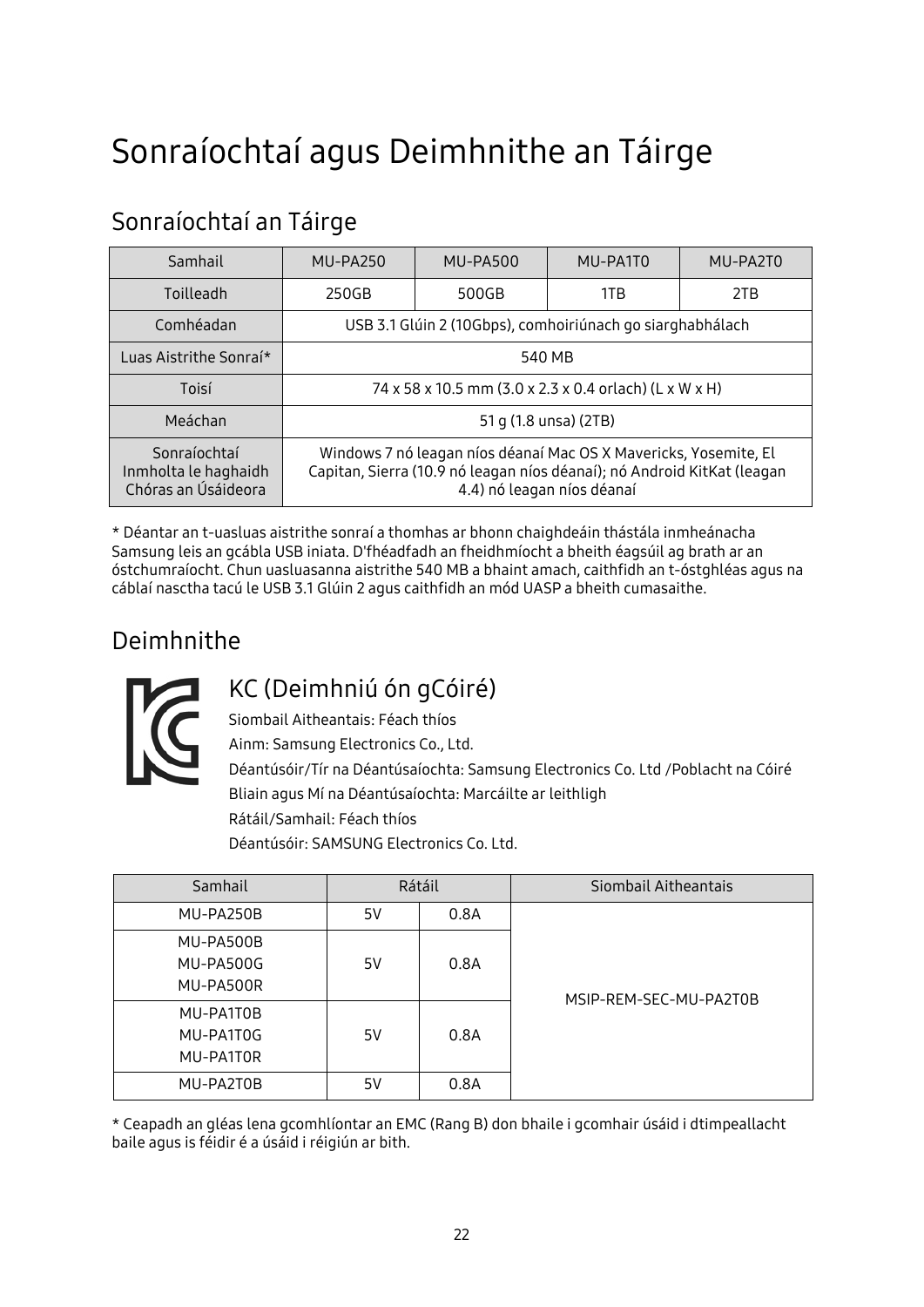# <span id="page-25-0"></span>FCC (Coimisiún Cumarsáide Cónaidhme)

Rialúcháin an Choimisiúin Chumarsáide Cónaidhme (FCC) de chuid na Stát Aontaithe

Tabhair faoi deara go bhféadfadh aon athrú nó mionathrú nach bhfuil údaraithe go sainráite ag an bpáirtí atá freagrach as rialúcháin a chomhlíonadh, údarás an úsáideora chun an gléas a oibriú a chealú.



Rinneadh an feisteas seo a thástáil agus a fhíorú chun CFR FCC Páirt 15, Srianta ar Ghléasanna Digiteacha Rang B a chomhlíonadh.

Cuirtear na srianta seo i bhfeidhm chun astú tonnta leictreamaighnéadacha díobhálacha a sheachaint nuair a úsáidtear an gléas i dtimpeallachtaí cónaithe. Gineann, úsáideann agus astaíonn an gléas fuinneamh radaimhinicíochta, agus d'fhéadfadh sé a bheith ina chúis le trasnaíocht dhíobhálach raidió ar chumarsáidí gan sreang mura suiteáiltear agus mura n-úsáidtear é de réir na treoirlíne. Ach ní haon ráthaíocht é nach mbeidh trasnaíocht raidió i dtimpeallachtaí áirithe suiteáilte. Má dhéantar trasnaíocht dhíobhálach ar raidió nó glacadh teilifíse agus an gléas casta air nó casta as, ní mór don úsáideoir trasnaíocht a chosc trí ceann de na bearta seo a leanas a ghlacadh.

- Coigeartaigh treo nó bog an aeróg ghlactha
- Cuir tuilleadh spáis idir an gléas agus an glacadóir
- Plugáil an glacadóir agus an gléas ar asraonta ar chiorcaid leithleacha
- Faigh cabhair ó theicneoirí cáilithe raidió/teilifíse nó ón miondíoltóir
- Déanann an gléas seo Cuid 15 de Rialacháin FCC a chomhlíonadh.
- Ní tharlaíonn trasnaíocht leictreamaighnéadach leis an ngléas seo
- Má fhaightear aon trasnaíocht, lena n-áirítear trasnaíocht a d'fhéadfadh a bheith ina cúis le fadhbanna oibríochtúla leis an ngléas, féadfar é a fheidhmiú ar dhá choinníoll a chinntíonn oibríocht cheart. Rinneadh an táirge a dhearadh le haghaidh úsáid faoi dhíon amháin.

Fógra ón FCC: Tabhair faoi deara go bhféadfadh aon athrú nó mionathrú nach bhfuil údaraithe go sainráite ag an bpáirtí atá freagrach as rialúcháin a chomhlíonadh, údarás an úsáideora chun an gléas a oibriú a chealú.

# <span id="page-25-1"></span>CE (Comhlíonadh Eorpach)

#### Deimhnithe CE an déantúsóra

Déanann an táirge riachtanais agus coinníollach eile 2014/30/EU, 2014/35/EU agus treoirlínte 2011/65/EU a chomhlíonadh. Rinneadh an táirge a dhearadh le haghaidh úsáid faoi dhíon amháin.

#### Samsung Electronics

Samsung Service PO Box 12987, Dublin, Ireland